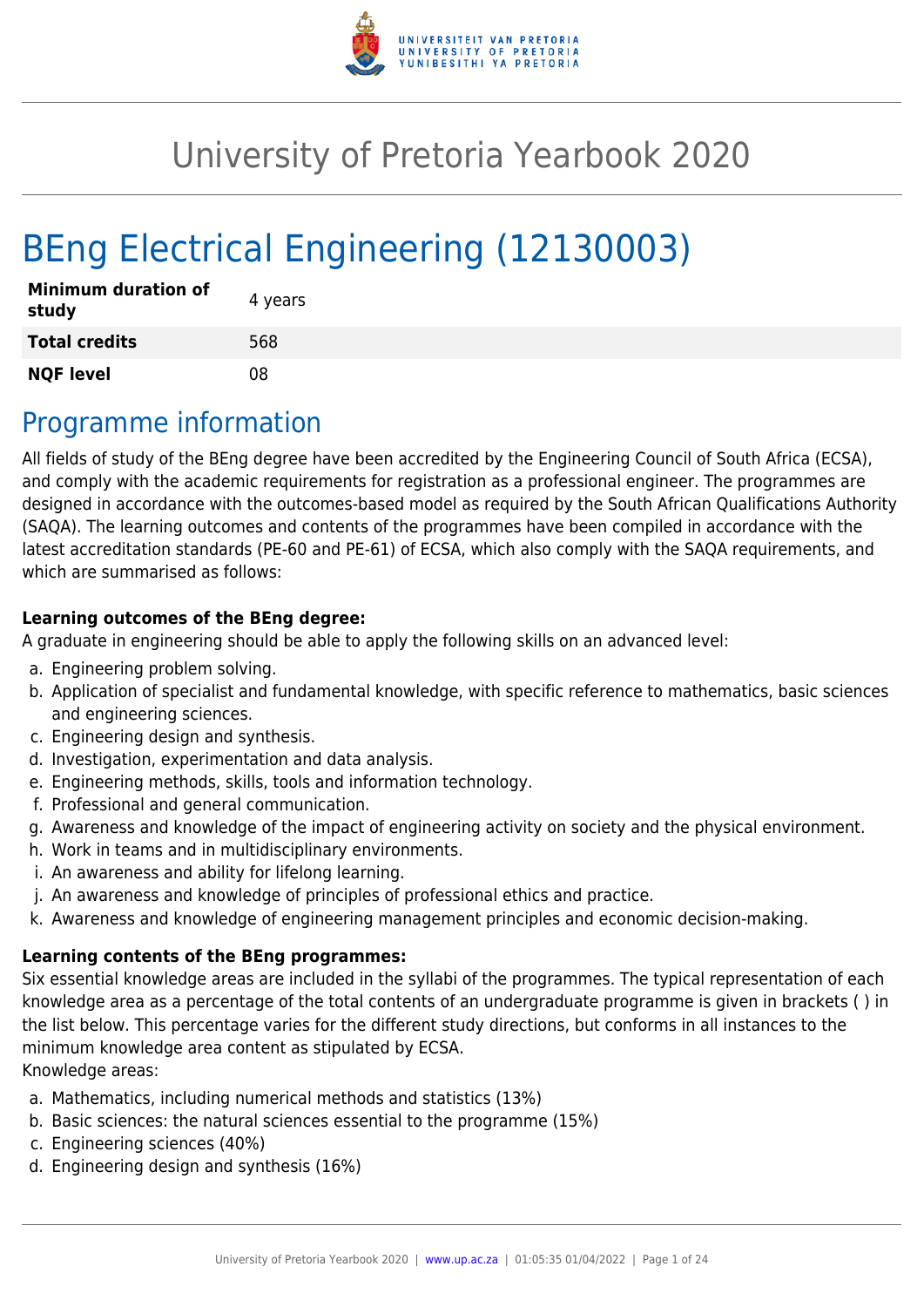

- e. Computing and information technology (5%)
- f. Complementary studies: communication, economy, management, innovation, environmental impact, ethics, engineering practice (11%).

# Admission requirements

- The following persons will be considered for admission: candidates who are in possession of a certificate that is deemed by the University to be equivalent to the required Grade 12 certificate with university endorsement; candidates who are graduates from another tertiary institution or have been granted the status of a graduate of such an institution; and candidates who are graduates of another faculty at the University of Pretoria.
- Life Orientation is excluded when calculating the APS.
- Grade 11 results are used in the conditional admission of prospective students.
- A valid qualification with admission to degree studies is required.
- Minimum subject and achievement requirements, as set out below, are required.
- Conditional admission to the four-year programmes in the School of Engineering is only guaranteed if a prospective student complies with ALL the requirements below.
- Note: Candidates who do not comply with the minimum requirements, set out above, but who have obtained a minimum APS of 30, an achievement level of 5 for English, 6 for Mathematics and 5 for Physical Science, will be considered for conditional admission to either the four-year programme or the ENGAGE programme based on the results of the NBT.
- Admission to ENGAGE in the School of Engineering will be determined by the results of the NBT, NSC results, an achievement level of 5 in Mathematics and 5 in Physical Science, as well as an achievement level of 5 in English, together with an APS of 30.
- Students may apply directly to be considered for the ENGAGE programme.
- Tuition will be presented in English only.

| <b>Achievement level</b><br><b>English Home</b><br>Language or | <b>Minimum requirements</b> |                    |                 |                         |             |            |
|----------------------------------------------------------------|-----------------------------|--------------------|-----------------|-------------------------|-------------|------------|
| <b>English First</b><br><b>Additional</b><br>Language          |                             | <b>Mathematics</b> |                 | <b>Physical Science</b> |             | <b>APS</b> |
| NSC/IEB                                                        | AS Level                    | NSC/IEB            | <b>AS Level</b> | NSC/IEB                 | AS<br>Level |            |
| 5                                                              |                             | 6                  | B               | 6                       | В           | 35         |

\* Cambridge A level candidates who obtained at least a D in the required subjects, will be considered for admission. International Baccalaureate (IB) HL candidates who obtained at least a 4 in the required subjects, will be considered for admission.

| <b>Achievement level</b><br><b>English Home</b>                      |          | <b>ENGAGE Programme minimum requirements</b> |          |                         |             |            |
|----------------------------------------------------------------------|----------|----------------------------------------------|----------|-------------------------|-------------|------------|
| Language or<br><b>English First</b><br><b>Additional</b><br>Language |          | <b>Mathematics</b>                           |          | <b>Physical Science</b> |             | <b>APS</b> |
| NSC/IEB                                                              | AS Level | NSC/IEB                                      | AS Level | NSC/IEB                 | AS<br>Level |            |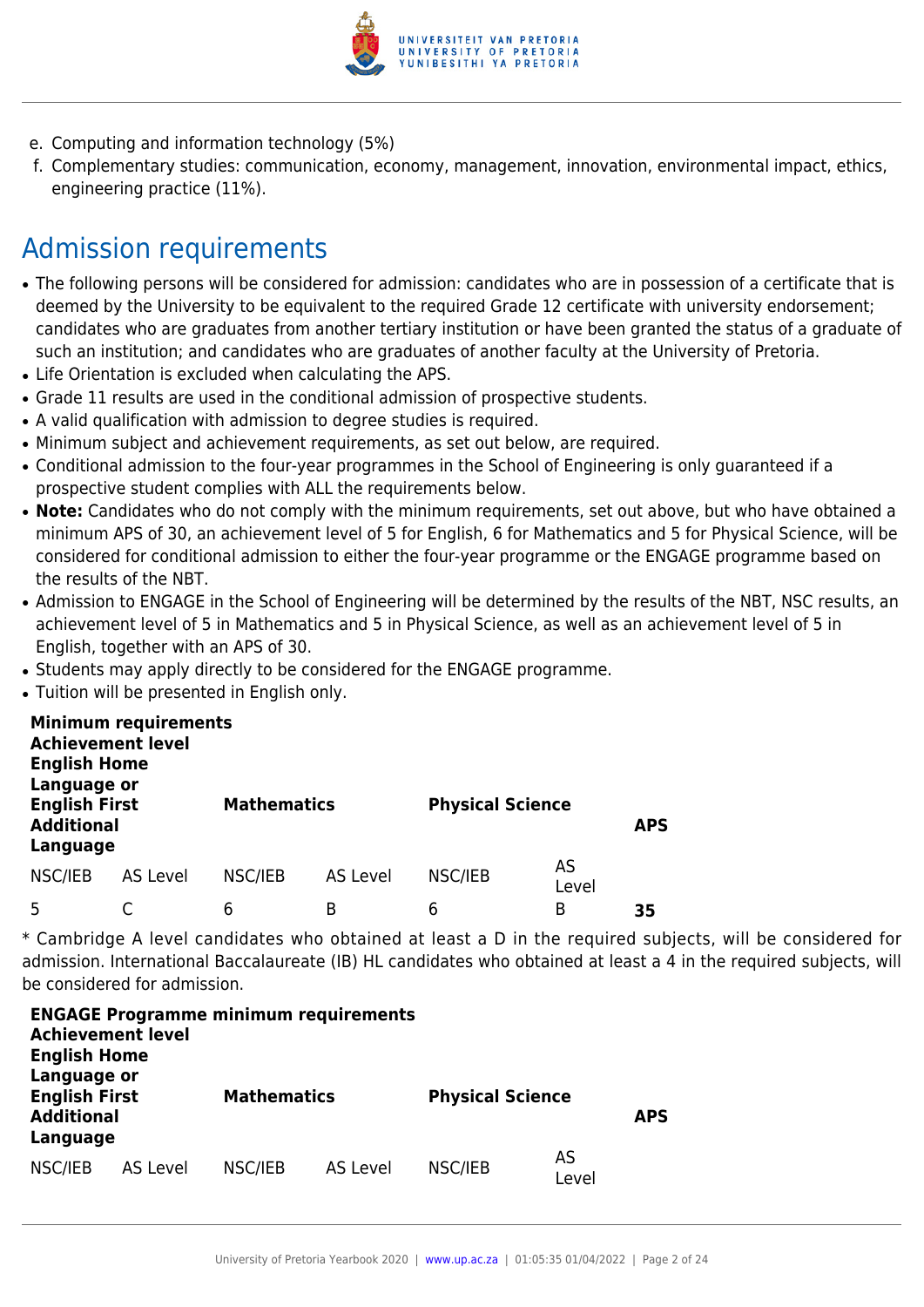

#### 5 C 5 C 5 C **30**

## Other programme-specific information

With a few exceptions, most modules offered at the School of Engineering are semester modules having credit values of either 8 or 16.

A student may be permitted by the Dean, on recommendation of the relevant head of department, to register for an equivalent module in an alternate semester, although the module is normally offered to the student's group in another semester, and providing that no timetable clashes occur.

#### **Please note:**

- 1. All students are required to successfully complete JCP 203, Community-based project 203, as part of the requirements for the BEng degree. A student may register for the module during any of the years of study of the programme, but preferably not during the first or the final year of study.
- 2. Students registered for Chemical Engineering who have passed CBI 311 or CBI 410, receive credit for CBI 310.
- 3. Mechanical Engineering: For the Aeronautical Option, the themes of both the Design and the Project must be aeronautical-related.
- 4. Offering of electives depends on the availability of resources and industry support.

### Promotion to next study year

#### **Promotion to the second semester of the first year and to the second year of study (Eng. 14)**

- a. A new first-year student who has failed in all the prescribed modules of the programme at the end of the first semester, is excluded from studies in the School of Engineering. A student who is registered for the Engineering Augmented Degree Programme and has passed only 8 credits will also be excluded.
- b. A student who complies with all the requirements of the first year of study, is promoted to the second year of study.
- c. A student who has not passed at least 70% of the credits of the first year of study after the November examinations, must reapply for admission should he/she intend to proceed with his/her studies. Application on the prescribed form must be submitted to the Student Administration of the School of Engineering not later than 11 January. Late applications will be accepted only in exceptional circumstances after approval by the Dean. Should first-year students be readmitted, conditions of readmission will be determined by the Admissions Committee.
- d. Students who have not passed all the prescribed modules at first year level (level 100), as well as students who are readmitted in terms of Faculty Regulations must register for the outstanding first-year level (level-100) modules.
- e. A student who is repeating his or her first year, may, on recommendation of the relevant heads of department and with the approval of the Dean, be permitted to enroll for modules of the second-year of study in addition to the first-year modules which he or she failed, providing that he or she complies with the prerequisites for the second-year modules and no timetable clashes occur. Students on the ENGAGE programme may, following the same procedure, be permitted to enrol for level-200 modules in addition to the level-100 modules which he/she failed providing that he/she complies with the prerequisites for the modules at 200-level and no timetable clashes occur. On recommendation of the relevant head of department and with special permission from the Dean, permission may be granted to exceed the prescribed number of credits. The total number of credits which may be approved may not exceed the normal number of credits per semester by more than 16 credits.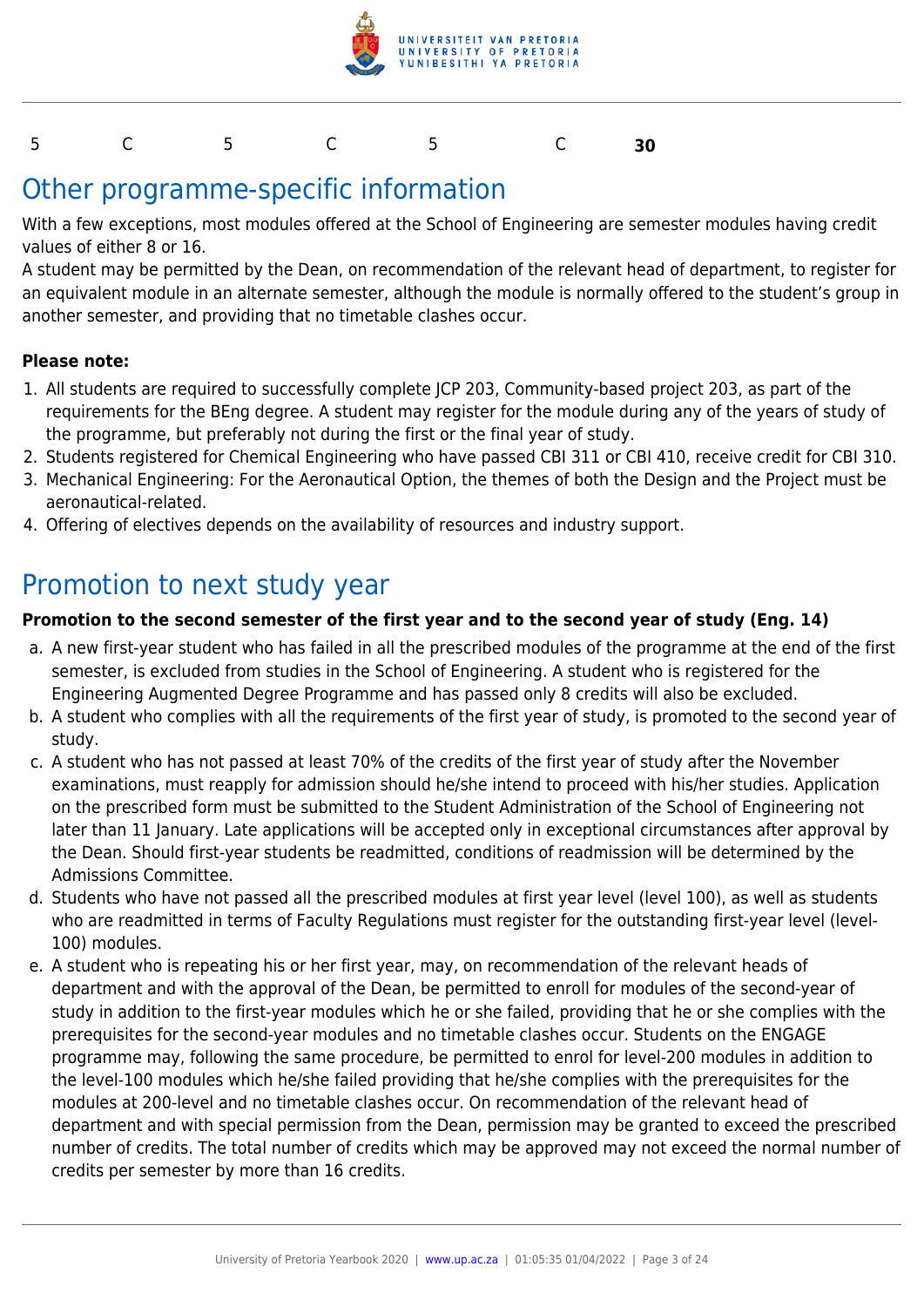

f. Students in Computer, Electrical and Electronic Engineering, who fail a first-year module for the second time, forfeit the privilege of registering for any modules of an advanced year of study.

#### **Please note:**

- i. From the second year of study each student should be in possession of an approved calculator. It is assumed that each student will have easy access to a laptop computer.
- ii. Students who intend transferring to Mining Engineering, must familiarise themselves with the stipulations set out in the syllabi of PWP 121 Workshop practice 121.

**Promotion to the third year of study of the Four-year Programme, as well as to the third and the fourth years of study of the ENGAGE Programme. In case of the fourth year of study of the ENGAGE Programme, the words "first", "second" and "third" must be substituted with the words "second", "third" and "fourth" respectively. (Eng. 15)**

- a. A student who complies with all the requirements of the second year of study, is promoted to the third year of study.
- b. A student must pass all the prescribed modules at first year level (level 100) before he or she is admitted to any module at third year level (level 300).
- c. A student who is repeating his or her second year must register for all the second-year modules still outstanding. Such a student may, on recommendation of the relevant head of department and with the approval of the Dean, be permitted to enroll for modules of the third year of study in addition to the secondyear modules which he or she failed, providing that he or she complies with the prerequisites for the thirdyear modules and no timetable clashes occur. On recommendation of the relevant head of department, and with special permission from the Dean, permission may be granted to exceed the prescribed number of credits. The total number of credits which may be approved may not exceed the normal number of credits per semester by more than 16 credits.
- d. Students in Computer, Electrical and Electronic Engineering who fail a second-year module for the second time forfeit the privilege of registering for any modules of the third year of study.
- e. Students who intend transferring to Mining Engineering must familiarise themselves with the stipulations set out in the syllabi of PWP 120 Workshop practice 120, as well as PPY 317 Practical training 317.

#### **Promotion to the fourth year of study of the Four-year Programme, as well as to the fifth year of study of the ENGAGE Programme. In case of the fifth year of study of the ENGAGE Programme, the words "second", "third" and "fourth" must be substituted with the words "third", "fourth" and "fifth" respectively. (Eng. 16)**

- a. A student who complies with all the requirements of the third year of study is promoted to the fourth year of study. A student who does not comply with all the requirements but who is able to register for all outstanding modules in order to complete the degree programme, may at registration be promoted to the fourth year of study.
- b. A student must pass all the prescribed modules of the second year of study, before he or she is admitted to any module of the fourth year of study.
- c. A student who has not passed all the prescribed modules of the third year of study, must register for the outstanding modules. A student may be admitted by the Dean, on the recommendation of the relevant head of department, to modules of the fourth year of study, in addition to the outstanding third-year modules, provided that he or she complies with the prerequisites of the fourth-year modules and no timetable clashes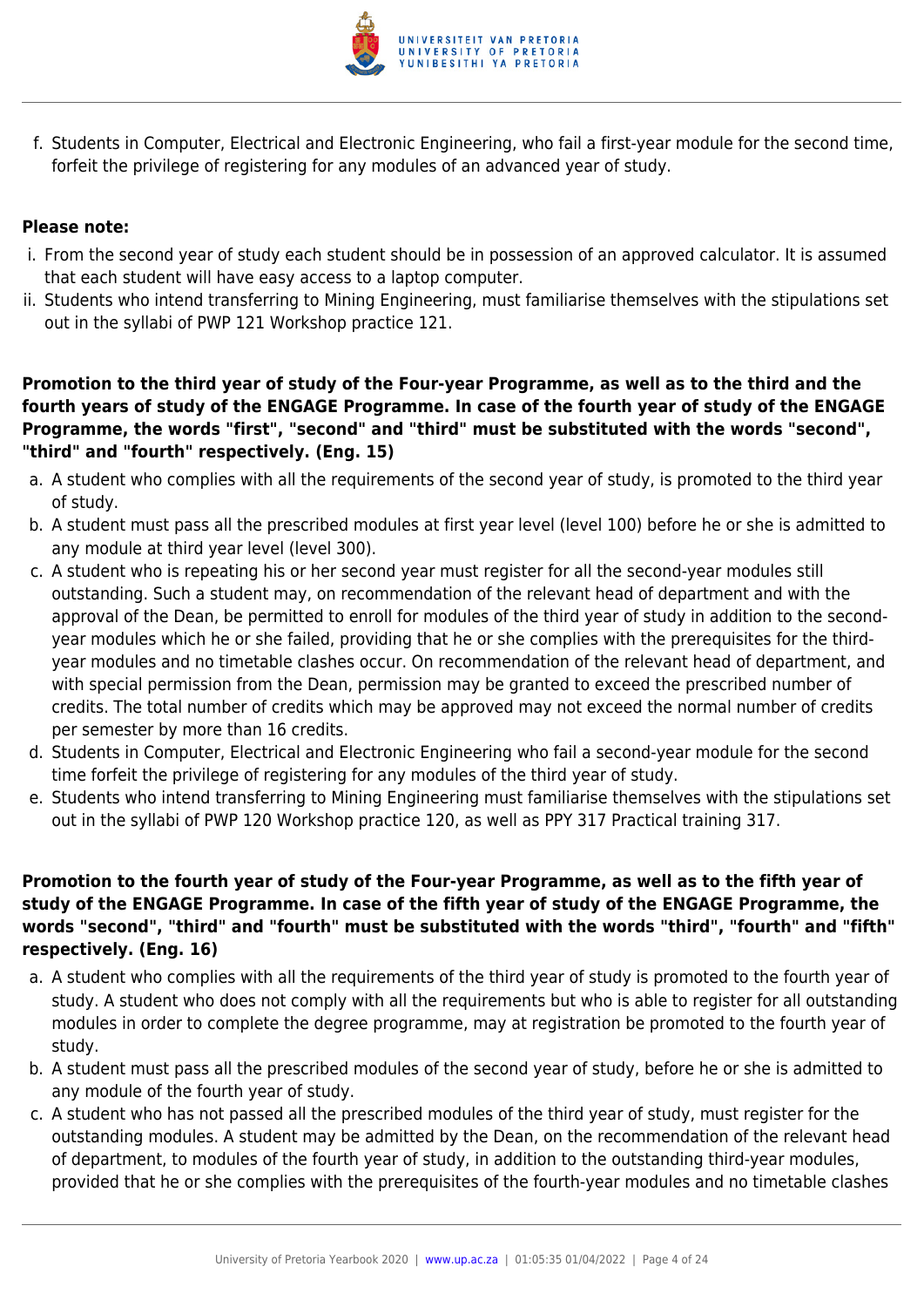

occur. The total number of credits per semester for which a student registers may not exceed the normal number of credits per semester by more than 16 credits. In exceptional cases, the Dean may, on recommendation of the relevant head of department, permit a student to exceed the above limit.

d. Students in Computer, Electrical and Electronic Engineering who fail a third-year module for the second time, forfeit the privilege of registering for any modules of the fourth year of study.

# Pass with distinction

- a. A student graduates with distinction if:
- i. no module of the third or fourth year of study of the four year programme or of the fourth or fifth year of the ENGAGE programme was repeated and a weighted average of at least 75% was obtained in one year in all the modules of the final year of study; and
- ii. the degree programme was completed within the prescribed four years for the four year programme and within the prescribed five years of the ENGAGE programme.
- b. Exceptional cases to the above will be considered by the Dean.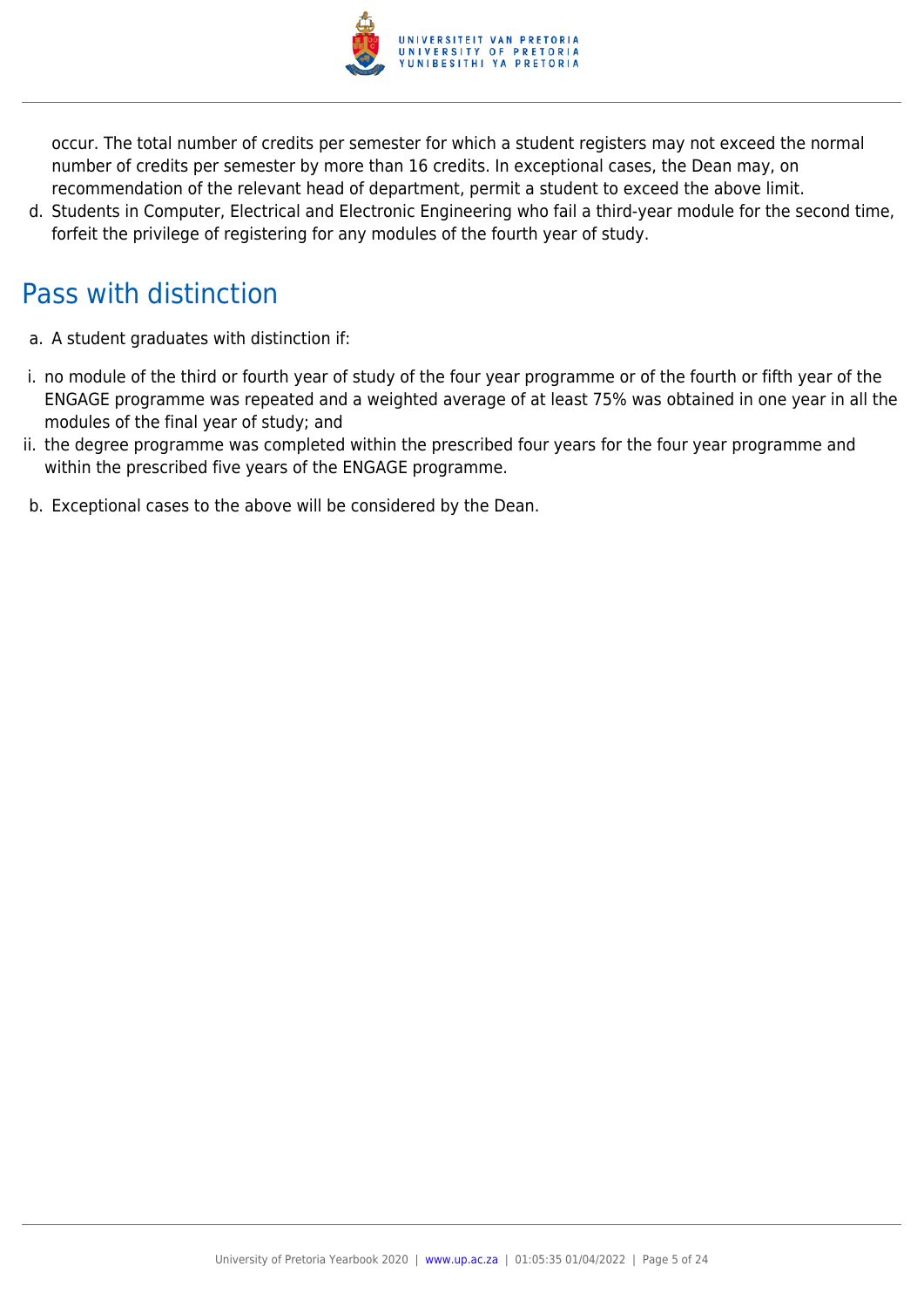

## Curriculum: Year 1

**Minimum credits: 144**

### **Fundamental modules**

#### **Academic orientation 112 (UPO 112)**

| <b>Module credits</b>         | 0.00                           |
|-------------------------------|--------------------------------|
| Language of tuition           | Module is presented in English |
| <b>Department</b>             | <b>EBIT Deans Office</b>       |
| <b>Period of presentation</b> | Year                           |

### **Core modules**

#### **General chemistry 171 (CHM 171)**

| <b>Module credits</b>         | 16.00                                                                                                  |
|-------------------------------|--------------------------------------------------------------------------------------------------------|
| <b>Service modules</b>        | Faculty of Engineering, Built Environment and Information Technology                                   |
| <b>Prerequisites</b>          | No prerequisites.                                                                                      |
| <b>Contact time</b>           | 1 discussion class per week, 1 practical per week, 1 web-based period per week,<br>4 lectures per week |
| <b>Language of tuition</b>    | Module is presented in English                                                                         |
| <b>Department</b>             | Chemistry                                                                                              |
| <b>Period of presentation</b> | Semester 1                                                                                             |

#### **Module content**

General introduction to inorganic, analytical and physical chemistry. Nomenclature of inorganic ions and compounds, stoichiometric calculations concerning chemical reactions, redox reactions, solubilities and solutions, atomic structure, periodicity. Molecular structure and chemical bonding using the VSEPR model. Principles of reactivity, electrochemistry, energy and chemical reactions, entropy and free energy. Appropriate tutorial classes and practicals.

#### **Electricity and electronics 122 (EBN 122)**

| <b>Module credits</b>         | 16.00                                                          |
|-------------------------------|----------------------------------------------------------------|
| <b>Prerequisites</b>          | No prerequisites.                                              |
| <b>Contact time</b>           | 1 practical per week, 1 tutorial per week, 3 lectures per week |
| <b>Language of tuition</b>    | Module is presented in English                                 |
| <b>Department</b>             | Electrical, Electronic and Computer Engineering                |
| <b>Period of presentation</b> | Semester 2                                                     |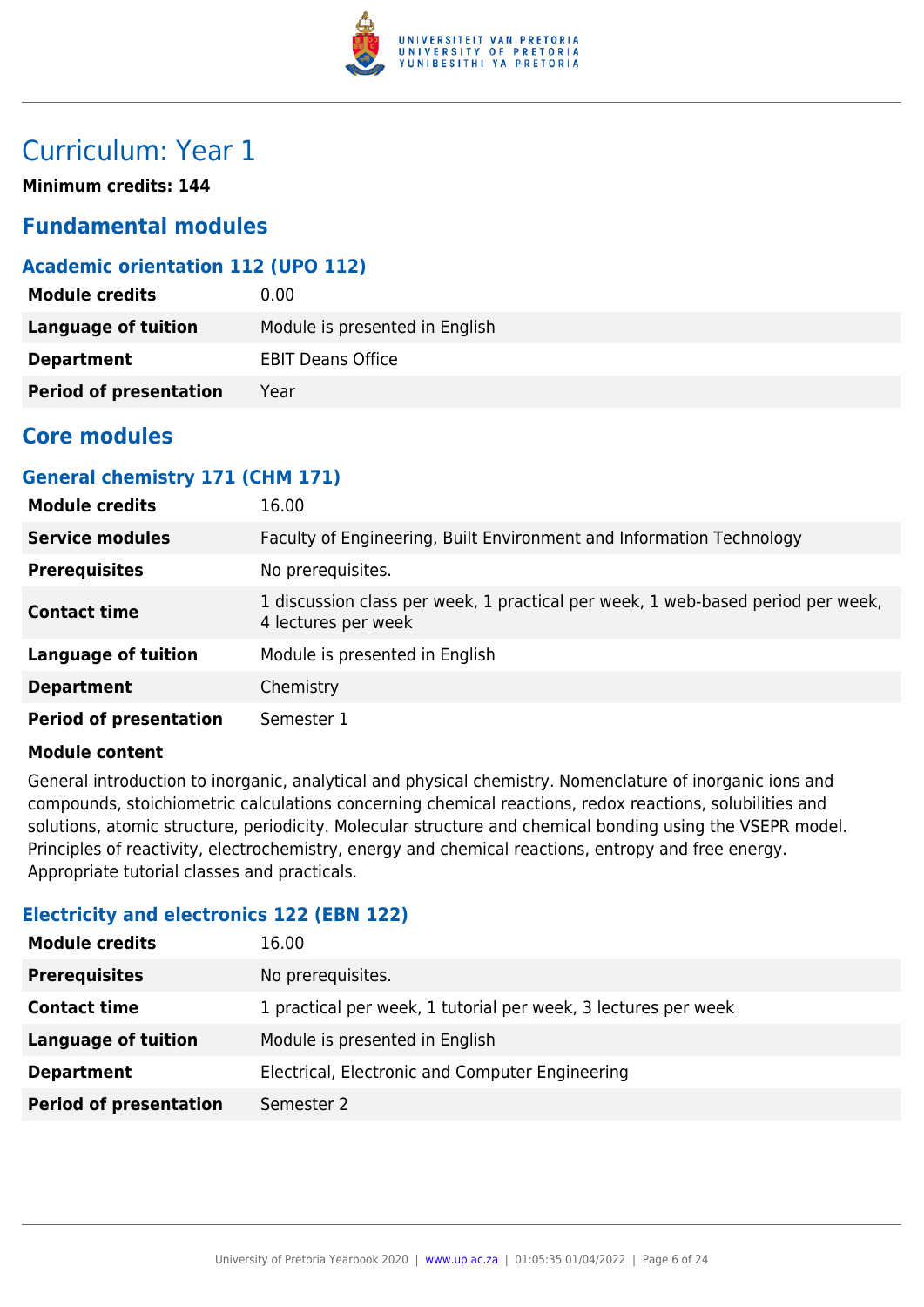

Electrical quantities, units, definitions, conventions. Electrical symbols, ideal and practical current and voltage sources, controlled sources. Ohm's law in resistive circuits, Kirchoff's current and voltage laws, resistors in series and parallel circuits, voltage and current division, mesh current and node voltage methods. Circuit theorems: linearity, superposition, Thevenin and Norton equivalent circuits, sources transformation, power calculation, maximum power transfer. Energy storage elements: current, voltage, power and energy in inductors and capacitors, inductors and capacitors in series and parallel. Ideal operational amplifiers and applications: inverting and noninverting amplifiers, summing amplifiers, current sources, integrators.

#### **Physics 176 (FSK 176)**

| <b>Module credits</b>         | 16.00                                                                  |
|-------------------------------|------------------------------------------------------------------------|
| <b>Service modules</b>        | Faculty of Engineering, Built Environment and Information Technology   |
| <b>Prerequisites</b>          | No prerequisites.                                                      |
| <b>Contact time</b>           | 1 discussion class per week, 1 practical per week, 4 lectures per week |
| <b>Language of tuition</b>    | Module is presented in English                                         |
| <b>Department</b>             | Physics                                                                |
| <b>Period of presentation</b> | Semester 2                                                             |

#### **Module content**

Introductory mathematics: Symbols, exponents, logarithms, angles in degrees, radial measure, goniometry, differentiation, and integration. Motion along a straight line: position and displacement, acceleration. Vectors: adding vectors, components, multiplying vectors. Motion in two and three dimensions: projectile motion, circular motion. Force and motion: Newton's Law, force, friction. Kinetic energy and work: work, power. Potential energy: Centre of mass, linear momentum. Collisions: impulse and linear momentum, elastic collisions, inelastic collisions. Rotation: kinetic energy of rotation, torque. Oscillations and waves: Simple harmonic motion, types of waves, wavelength and frequency, interference of waves, standing waves, the Doppler effect. Temperature, heat and the first law of thermodynamics.

#### **Humanities and social sciences 110 (HAS 110)**

| <b>Module credits</b>         | 8.00                                                                 |
|-------------------------------|----------------------------------------------------------------------|
| <b>Service modules</b>        | Faculty of Engineering, Built Environment and Information Technology |
| <b>Prerequisites</b>          | No prerequisites.                                                    |
| <b>Contact time</b>           | 2 lectures per week                                                  |
| <b>Language of tuition</b>    | Module is presented in English                                       |
| <b>Department</b>             | Anthropology and Archaeology                                         |
| <b>Period of presentation</b> | Semester 1                                                           |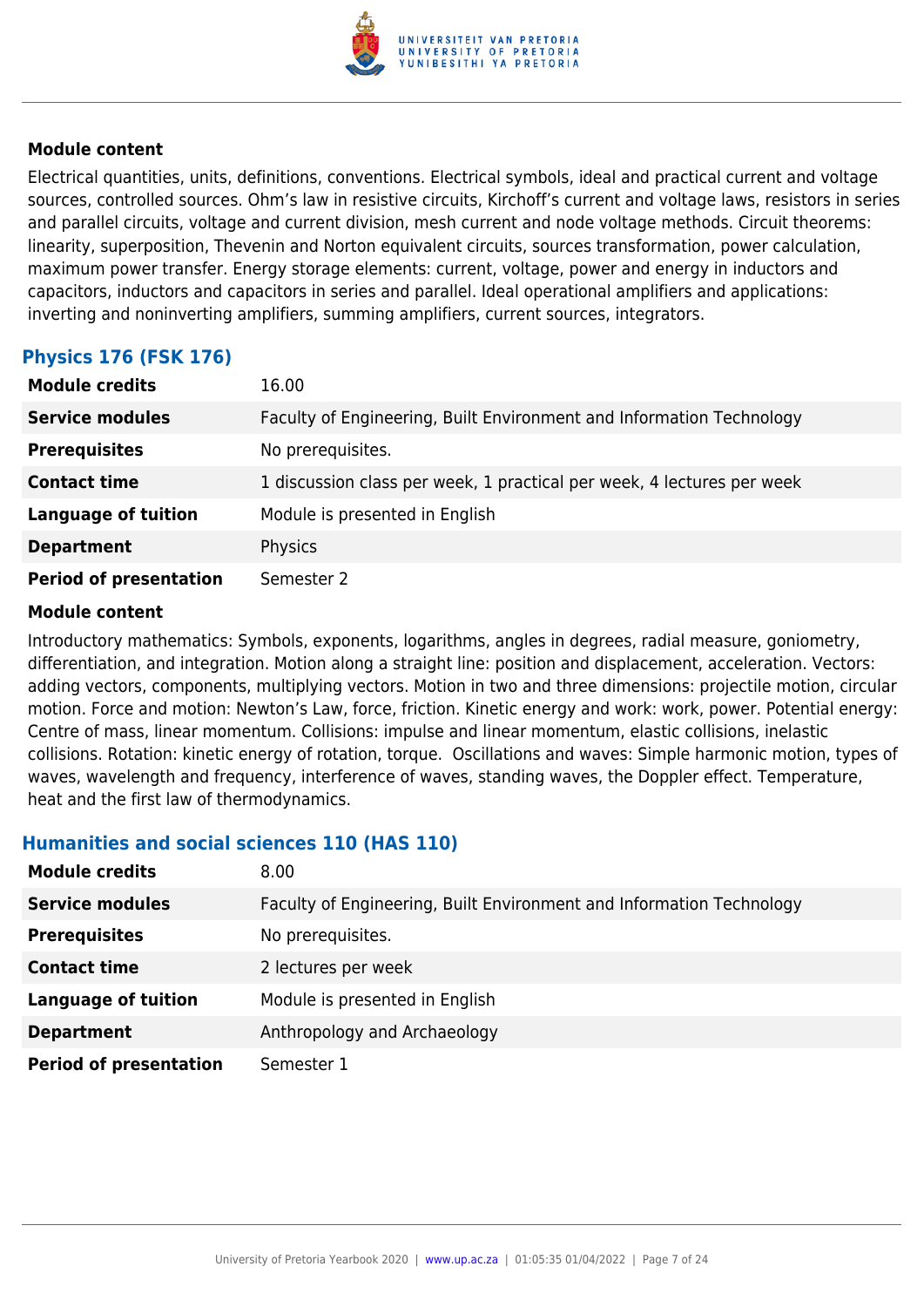

Social sciences: Perspectives on contemporary society

An introduction to long-standing questions about the nature of human societies and contemporary challenges. Topics to be discussed include globalisation and increasing connectedness; rising unemployment, inequality and poverty; rapid urbanisation and the modern city form; transformations in the nature of work; environmental degradation and tensions between sustainability and growth; shifts in global power relations; the future of the nation-state and supra-national governance structures; and possibilities for extending human rights and democracy. Critical questions are posed about modern selfhood, sociality, culture and identity against the background of new communications technologies, ever more multicultural societies, enduring gender, class and race inequities, and the emergence of new and the resurgence of older forms of social and political identity. These issues are approached from the vantage of our location in southern Africa and the continent, drawing on social science perspectives.

#### **Humanities and social sciences 120 (HAS 120)**

| <b>Module credits</b>         | 8.00                                                                 |
|-------------------------------|----------------------------------------------------------------------|
| <b>Service modules</b>        | Faculty of Engineering, Built Environment and Information Technology |
| <b>Prerequisites</b>          | No prerequisites.                                                    |
| <b>Contact time</b>           | 2 lectures per week                                                  |
| <b>Language of tuition</b>    | Module is presented in English                                       |
| <b>Department</b>             | Afrikaans                                                            |
| <b>Period of presentation</b> | Semester 2                                                           |

#### **Module content**

Humanities: Text, culture and communication

Successful communication of ideas, values and traditions depends on understanding both the literal and implied meanings of texts. In this module students are introduced to a variety of texts, including original literary and visual texts, with a view to developing an understanding of how textual meanings have been constructed and negotiated over time. Students are encouraged to understand themselves as products of – and participants in – these traditions, ideas and values. Appropriate examples will be drawn from, among others, the Enlightenment, Modernism, Existentialism, Postmodernism and Post-colonialism.

#### **Graphical communication 110 (MGC 110)**

| <b>Module credits</b>         | 16.00                                     |
|-------------------------------|-------------------------------------------|
| <b>Prerequisites</b>          | No prerequisites.                         |
| <b>Contact time</b>           | 3 lectures per week, 3 tutorials per week |
| <b>Language of tuition</b>    | Module is presented in English            |
| <b>Department</b>             | Mechanical and Aeronautical Engineering   |
| <b>Period of presentation</b> | Semester 1                                |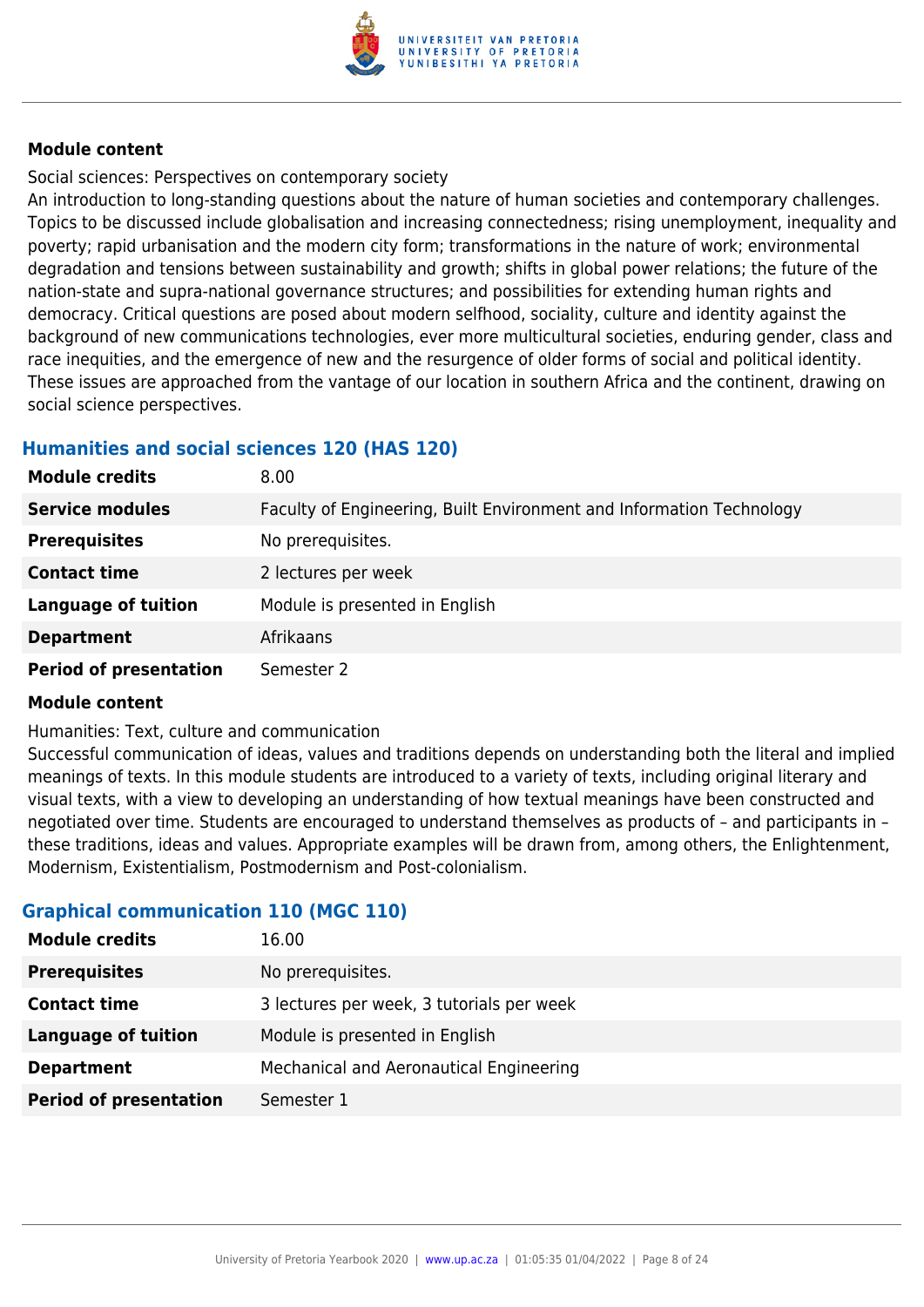

Freehand sketching covering the following: perspective, isometric and orthographic drawings. Drawing conventions, graphical techniques and assembly drawings. Evaluation of drawings and error detection. True lengths of lines, projections and intersections. Practical applications of these techniques. Introduction to computer-aided drawings, including dimensioning, crosshatching and detailing. Introduction to basic manufacturing processes including primary (casting, forging and extrusion) and secondary (drilling, turning, milling, grinding, broaching and sawing) manufacturing procedures.

#### **Materials science 113 (NMC 113)**

| <b>Module credits</b>         | 16.00                                                          |
|-------------------------------|----------------------------------------------------------------|
| <b>Prerequisites</b>          | No prerequisites.                                              |
| <b>Contact time</b>           | 1 practical per week, 1 tutorial per week, 4 lectures per week |
| <b>Language of tuition</b>    | Module is presented in English                                 |
| <b>Department</b>             | Materials Science and Metallurgical Engineering                |
| <b>Period of presentation</b> | Semester 1                                                     |

#### **Module content**

Introduction to materials: the family of materials, atomic structure and types of bonding, crystal types and space arrangement of atoms, directions and planes in crystals, defects in crystals, diffusion in solids. Mechanical properties of materials: stress and strain, mechanical testing (strength, ductility, hardness, toughness, fatigue, creep), plastic deformation, solid-solution hardening, recrystallisation.

Polymeric materials: polymerisation and industrial methods, types of polymeric materials and their properties. Corrosion of metals: mechanisms and types of corrosion, corrosion rates, corrosion control. The heat treatment of steel: Fe-C phase diagram, equilibrium cooling, hardening and tempering of steel, stainless steel. Composite materials: Introduction, fibre reinforced polymeric composites, concrete, asphalt, wood.

#### **Mechanics 122 (SWK 122)**

| <b>Module credits</b>         | 16.00                                        |
|-------------------------------|----------------------------------------------|
| <b>Service modules</b>        | Faculty of Natural and Agricultural Sciences |
| <b>Prerequisites</b>          | <b>WTW 158</b>                               |
| <b>Contact time</b>           | 2 tutorials per week, 4 lectures per week    |
| <b>Language of tuition</b>    | Module is presented in English               |
| <b>Department</b>             | Civil Engineering                            |
| <b>Period of presentation</b> | Semester 2                                   |

#### **Module content**

Equivalent force systems, resultants. Newton's laws, units. Forces acting on particles. Rigid bodies: principle of transmissibility, resultant of parallel forces. Vector moments and scalar moments. Relationship between scalarand vector moments. Couples. Equivalent force systems on rigid bodies. Resultants of forces on rigid bodies. Equilibrium in two and three dimensions. Hooke's law. Trusses and frameworks. Centroids and second moments of area. Beams: distributed forces, shear force, bending moment, method of sections, relationship between load, shear force and bending moment.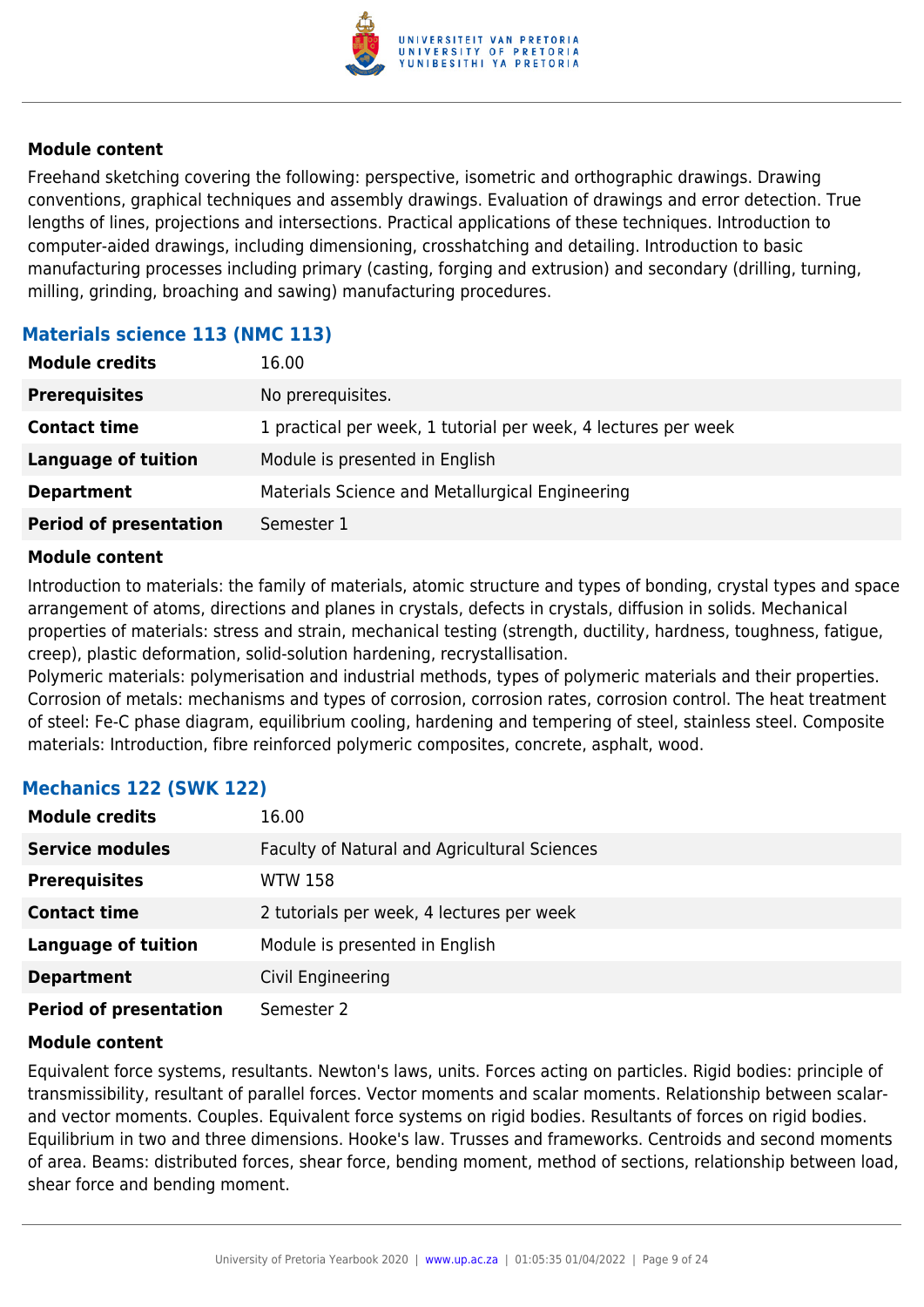

#### **Calculus 158 (WTW 158)**

| <b>Module credits</b>         | 16.00                                                                |
|-------------------------------|----------------------------------------------------------------------|
| <b>Service modules</b>        | Faculty of Engineering, Built Environment and Information Technology |
| <b>Prerequisites</b>          | 60% for Mathematics in Grade 12                                      |
| <b>Contact time</b>           | 1 tutorial per week, 4 lectures per week                             |
| <b>Language of tuition</b>    | Module is presented in English                                       |
| <b>Department</b>             | <b>Mathematics and Applied Mathematics</b>                           |
| <b>Period of presentation</b> | Semester 1                                                           |

#### **Module content**

\*This module is designed for first-year engineering students. Students will not be credited for more than one of the following modules for their degree: WTW 158, WTW 114, WTW 134, WTW 165.

Introduction to vector algebra. Functions, limits and continuity. Differential calculus of single variable functions, rate of change, graph sketching, applications. The mean value theorem, the rule of L'Hospital. Indefinite integrals, integration.

#### **Mathematics 164 (WTW 164)**

| <b>Module credits</b>         | 16.00                                                                |
|-------------------------------|----------------------------------------------------------------------|
| <b>Service modules</b>        | Faculty of Engineering, Built Environment and Information Technology |
| <b>Prerequisites</b>          | WTW 114 or WTW 158                                                   |
| <b>Contact time</b>           | 1 tutorial per week, 4 lectures per week                             |
| <b>Language of tuition</b>    | Module is presented in English                                       |
| <b>Department</b>             | <b>Mathematics and Applied Mathematics</b>                           |
| <b>Period of presentation</b> | Semester 2                                                           |

#### **Module content**

\*This module is designed for first-year engineering students. Students will not be credited for more than one of the following modules for their degree: WTW 146, WTW 148 and WTW 124,

Vector algebra with applications to lines and planes in space, matrix algebra, systems of linear equations, determinants, complex numbers, factorisation of polynomials and conic sections. Integration techniques, improper integrals. The definite integral, fundamental theorem of Calculus. Applications of integration. Elementary power series and Taylor's theorem. Vector functions, space curves and arc lengths. Quadratic surfaces and multivariable functions.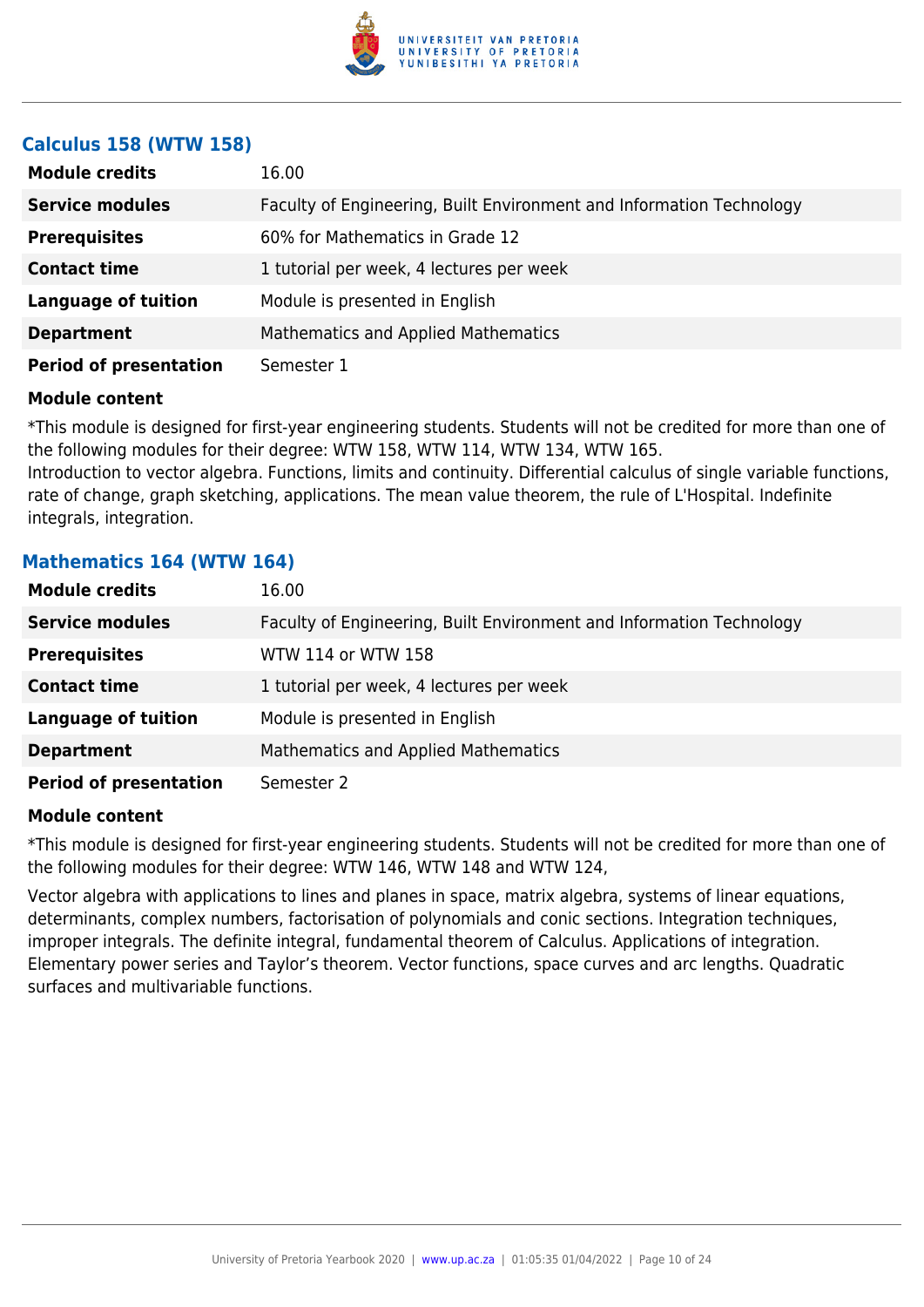

## Curriculum: Year 2

**Minimum credits: 148**

### **Core modules**

#### **Engineering statistics 220 (BES 220)**

| <b>Module credits</b>         | 8.00                               |
|-------------------------------|------------------------------------|
| <b>Prerequisites</b>          | WTW 158 GS, WTW 164 GS             |
| <b>Contact time</b>           | 3 lectures per week                |
| <b>Language of tuition</b>    | Module is presented in English     |
| <b>Department</b>             | Industrial and Systems Engineering |
| <b>Period of presentation</b> | Semester 2                         |

#### **Module content**

Engineering systems are often subjected to variation, uncertainty and incomplete information. Mathematical statistics provides the basis for effectively handling and quantifying the effect of these factors. This module provides an introduction to the concepts of mathematical statistics and will include the following syllabus themes: data analysis, probability theory, stochastic modelling, statistical inference and regression analysis.

#### **Imperative programming 132 (COS 132)**

| <b>Module credits</b>         | 16.00                                                                                       |
|-------------------------------|---------------------------------------------------------------------------------------------|
| <b>Service modules</b>        | Faculty of Economic and Management Sciences<br>Faculty of Natural and Agricultural Sciences |
| <b>Prerequisites</b>          | APS of 30 and level 5 (60-69%) Mathematics                                                  |
| <b>Contact time</b>           | 1 practical per week, 1 tutorial per week, 3 lectures per week                              |
| <b>Language of tuition</b>    | Module is presented in English                                                              |
| <b>Department</b>             | <b>Computer Science</b>                                                                     |
| <b>Period of presentation</b> | Semester 1                                                                                  |

#### **Module content**

This module introduces imperative computer programming, which is a fundamental building block of computer science. The process of constructing a program for solving a given problem, of editing it, compiling (both manually and automatically), running and debugging it, is covered from the beginning. The aim is to master the elements of a programming language and be able to put them together in order to construct programs using types, control structures, arrays, functions and libraries. An introduction to object orientation will be given. After completing this module, the student should understand the fundamental elements of a program, the importance of good program design and user-friendly interfaces. Students should be able to conduct basic program analysis and write complete elementary programs.

#### **Electrical engineering 211 (EIR 211)**

**Module credits** 16.00

| <b>Module credits</b> |  |  |
|-----------------------|--|--|
|-----------------------|--|--|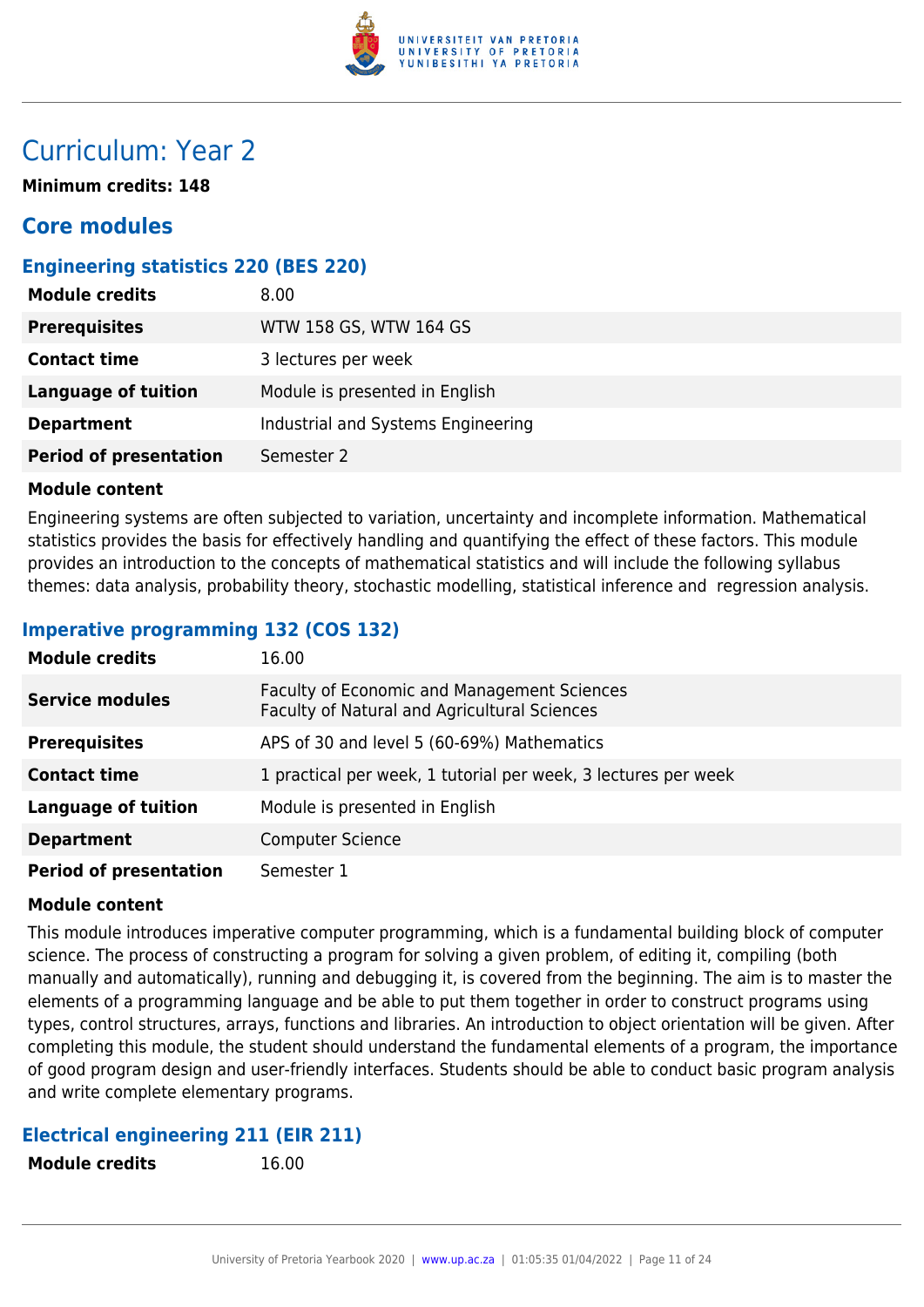

| <b>Prerequisites</b>          | EBN 111 or EBN 122 and WTW 161/164                             |
|-------------------------------|----------------------------------------------------------------|
| <b>Contact time</b>           | 1 practical per week, 1 tutorial per week, 3 lectures per week |
| <b>Language of tuition</b>    | Module is presented in English                                 |
| <b>Department</b>             | Electrical, Electronic and Computer Engineering                |
| <b>Period of presentation</b> | Semester 1                                                     |

Transient response phenomena in RC, RL and RLC circuits: Natural response and step response. Alternating current (AC) circuits: Phasors, impedances, and power in AC circuits. The application of Ohm's law, Kirchoff's circuit theorems, matrix methods and Thevenin and Norton equivalents to sinusoidal steady-state analysis. Three-phase circuits: Balanced three-phase circuits, star/delta configurations, and three-phase power transfer calculations. Magnetically coupled circuits: Mutual inductance, coupling factor, transformers, ideal transformers and autotransformers. Application of circuit theory to an induction machine: basic principles of induction machines, equivalent circuit and analysis thereof, calculation of power and torque through application of Thevenin's theorem. Synoptic introduction to other types of machines.

#### **Professional and technical communication 210 (EII 210)**

| <b>Module credits</b>         | 8.00                                            |
|-------------------------------|-------------------------------------------------|
| <b>Prerequisites</b>          | No prerequisites.                               |
| <b>Contact time</b>           | 2 lectures per week, 2 tutorials per week       |
| <b>Language of tuition</b>    | Module is presented in English                  |
| <b>Department</b>             | Electrical, Electronic and Computer Engineering |
| <b>Period of presentation</b> | Semester 1                                      |

#### **Module content**

Communicate effectively, both orally and in writing, with engineering audiences and the community at large. Written communication as evidenced by: uses appropriate structure, use of modern or electronic communication methods; style and language for purpose and audience; uses effective graphical support; applies methods of providing information for use by others involved in engineering activity; meets the requirements of the target audience. Effective oral communication as evidenced by appropriate structure, style and language; appropriate visual materials; delivers fluently; meets the requirements of the intended audience. Audiences range from engineering peers, management and lay persons, using appropriate academic or professional discourse. Typed reports range from short (300-1 000 word plus tables diagrams) to long (10 000-15 000 words plus tables, diagrams, references and appendices), covering material at exit level. Methods of providing information include the conventional methods of the discipline, for example engineering drawings, as well as subject-specific methods.

| Linear systems 220 (ELI 220) |                                                                |
|------------------------------|----------------------------------------------------------------|
| <b>Module credits</b>        | 16.00                                                          |
| <b>Prerequisites</b>         | EIR 211/221 GS                                                 |
| <b>Contact time</b>          | 1 practical per week, 1 tutorial per week, 3 lectures per week |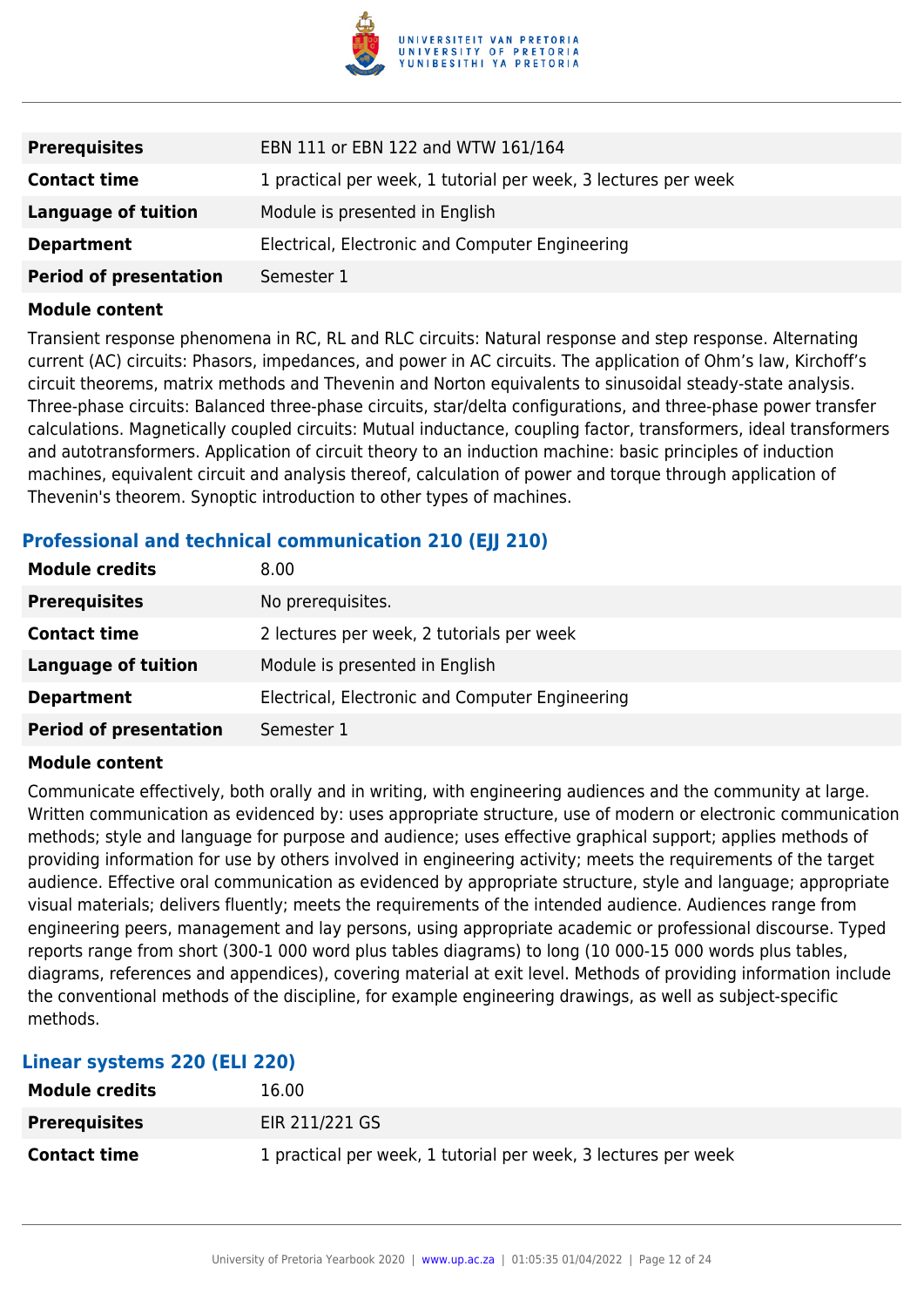

| Language of tuition           | Module is presented in English                  |
|-------------------------------|-------------------------------------------------|
| <b>Department</b>             | Electrical, Electronic and Computer Engineering |
| <b>Period of presentation</b> | Semester 2                                      |

Frequency domain analysis of linear time-invariant systems. Laplace, Fourier and Z-transforms applied to periodic, aperiodic and sampled signals; exponential and trigonometric Fourier series. Nyquist sampling theorem, transfer functions, poles and zeros, bandwidth and rise time, frequency response, impulse response, Bode diagrams, natural frequency, natural and forced response. Instability and oscillations. Computer simulation.

#### **Introduction to programming and computer simulations 101 (EMR 101)**

| <b>Module credits</b>         | 4.00                                            |
|-------------------------------|-------------------------------------------------|
| <b>Prerequisites</b>          | No prerequisites.                               |
| Language of tuition           | Module is presented in English                  |
| <b>Department</b>             | Electrical, Electronic and Computer Engineering |
| <b>Period of presentation</b> | Year                                            |

#### **Module content**

This module is presented during the recess period at the end of the first semester. The module serves as an introduction to programming and computer simulations using a high-level industry-standard programming language to develop and support problem solving. Students will be informed by the Department if, for practical reasons, the module needs to be offered in a different time slot.

#### **Practical wiring 200 (EPW 200)**

| <b>Module credits</b>         | 4.00                                            |
|-------------------------------|-------------------------------------------------|
| <b>Prerequisites</b>          | No prerequisites.                               |
| <b>Contact time</b>           | 1 Week                                          |
| Language of tuition           | Module is presented in English                  |
| <b>Department</b>             | Electrical, Electronic and Computer Engineering |
| <b>Period of presentation</b> | Year                                            |

#### **Module content**

This module is presented during one of the recess periods during the second year of study. In this module the student will become acquainted with relevant regulations and legislation and basic aspects of wiring practice.Students will be informed by the Department if, for practical reasons, the module needs to be offered in a different time slot.

#### **Digital systems 220 (ERS 220)**

| <b>Module credits</b> | 16.00             |
|-----------------------|-------------------|
| <b>Prerequisites</b>  | No prerequisites. |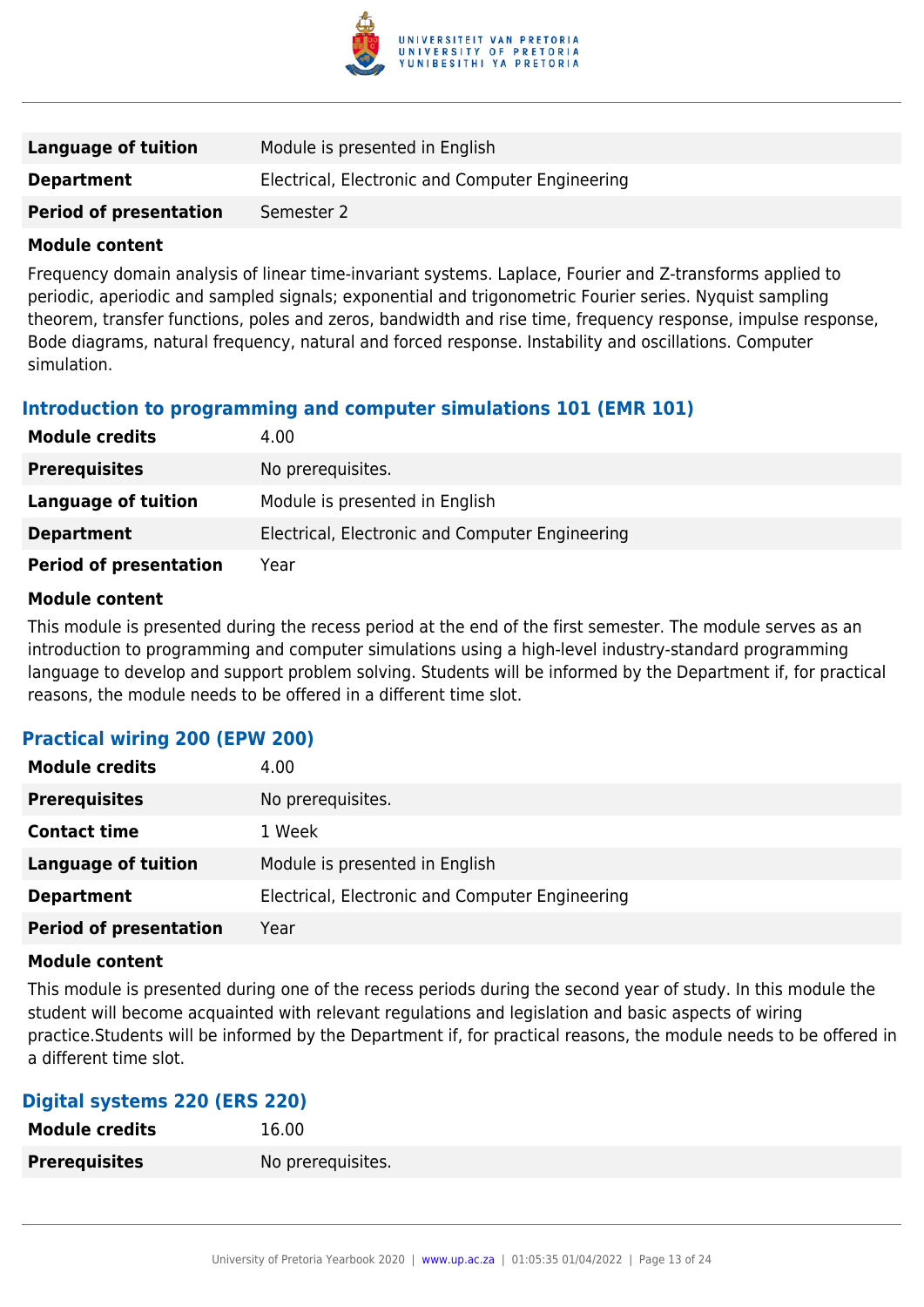

| <b>Contact time</b>           | 1 practical per week, 1 tutorial per week, 3 lectures per week |
|-------------------------------|----------------------------------------------------------------|
| Language of tuition           | Module is presented in English                                 |
| <b>Department</b>             | Electrical, Electronic and Computer Engineering                |
| <b>Period of presentation</b> | Semester 2                                                     |

Introduction to digital circuit design, digital representations of numbers, device electronics in digital circuits, representation and simplification of logic functions, components of combinational circuits, analysis and design of combinational circuits, components of sequential circuits, analysis and design of sequential circuits, programmable components for combinatorial and sequential logic.

#### **Community-based project 203 (JCP 203)**

| <b>Module credits</b>         | 8.00                           |
|-------------------------------|--------------------------------|
| <b>Prerequisites</b>          | No prerequisites.              |
| <b>Contact time</b>           | 1 lecture per week             |
| Language of tuition           | Module is presented in English |
| <b>Department</b>             | <b>Informatics</b>             |
| <b>Period of presentation</b> | Year                           |

#### **Module content**

This module is integrated into all undergraduate academic programmes offered by the Faculty. Main objectives: execution of a community project aimed at achieving a beneficial impact on a section of society; awareness of personal, social and cultural values and an understanding of social issues; and development of life skills. Assessment: project proposal, written progress reports, peer assessment, assessment by community, presentation, report presented in the form of a blog.

#### **Dynamics 210 (MSD 210)**

| <b>Module credits</b>         | 16.00                                        |
|-------------------------------|----------------------------------------------|
| <b>Prerequisites</b>          | FSK 116 or FSK 176 and SWK 122 and WTW 256 # |
| <b>Contact time</b>           | 2 tutorials per week, 3 lectures per week    |
| <b>Language of tuition</b>    | Module is presented in English               |
| <b>Department</b>             | Mechanical and Aeronautical Engineering      |
| <b>Period of presentation</b> | Semester 1                                   |

#### **Module content**

Kinetics of systems of particles, Newton's 2nd law generalised for a system of particles, rate of change of momentum and angular momentum relations, work-energy relations, conservation laws, steady mass flow. Plane kinematics of rigid bodies, rotation, translation, general 2D motion, relative motion analysis. Moments and products of inertia. Plane kinetics of rigid bodies, equations of motion, rotation, translation, general 2D motion, work-energy relations. Vibration and time response.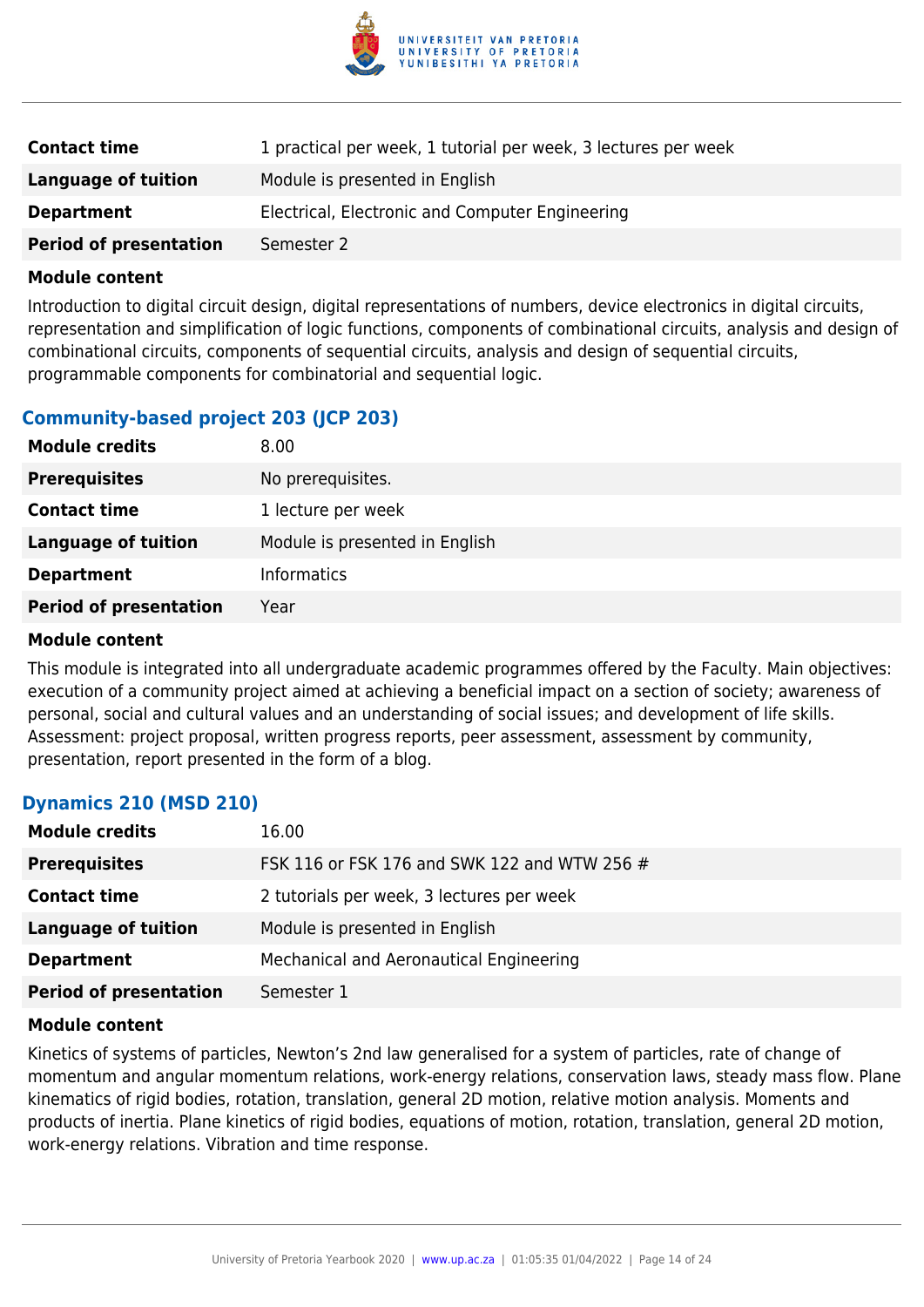

#### **Mathematics 238 (WTW 238)**

| <b>Module credits</b>         | 16.00                                                                |
|-------------------------------|----------------------------------------------------------------------|
| <b>Service modules</b>        | Faculty of Engineering, Built Environment and Information Technology |
| <b>Prerequisites</b>          | WTW 256 and WTW 258 GS                                               |
| <b>Contact time</b>           | 1 tutorial per week, 4 lectures per week                             |
| <b>Language of tuition</b>    | Module is presented in English                                       |
| <b>Department</b>             | <b>Mathematics and Applied Mathematics</b>                           |
| <b>Period of presentation</b> | Semester 2                                                           |

#### **Module content**

Linear algebra, eigenvalues and eigenvectors with applications to first and second order systems of differential equations. Sequences and series, convergence tests. Power series with applications to ordinary differential equations with variable coefficients. Fourier series with applications to partial differential equations such as potential, heat and wave equations.

#### **Differential equations 256 (WTW 256)**

| <b>Module credits</b>         | 8.00                                                                 |
|-------------------------------|----------------------------------------------------------------------|
| <b>Service modules</b>        | Faculty of Engineering, Built Environment and Information Technology |
| <b>Prerequisites</b>          | WTW 158 and WTW 164                                                  |
| <b>Contact time</b>           | 1 tutorial per week, 2 lectures per week                             |
| <b>Language of tuition</b>    | Module is presented in English                                       |
| <b>Department</b>             | <b>Mathematics and Applied Mathematics</b>                           |
| <b>Period of presentation</b> | Semester 1                                                           |

#### **Module content**

Theory and solution methods for linear differential equations as well as for systems of linear differential equations. Theory and solution methods for first order non-linear differential equations. The Laplace transform with application to differential equations. Application of differential equations to modelling problems.

#### **Calculus 258 (WTW 258)**

| <b>Module credits</b>         | 8.00                                                                 |
|-------------------------------|----------------------------------------------------------------------|
| <b>Service modules</b>        | Faculty of Engineering, Built Environment and Information Technology |
| <b>Prerequisites</b>          | WTW 158 and WTW 164                                                  |
| <b>Contact time</b>           | 1 tutorial per week, 2 lectures per week                             |
| <b>Language of tuition</b>    | Module is presented in English                                       |
| <b>Department</b>             | <b>Mathematics and Applied Mathematics</b>                           |
| <b>Period of presentation</b> | Semester 1                                                           |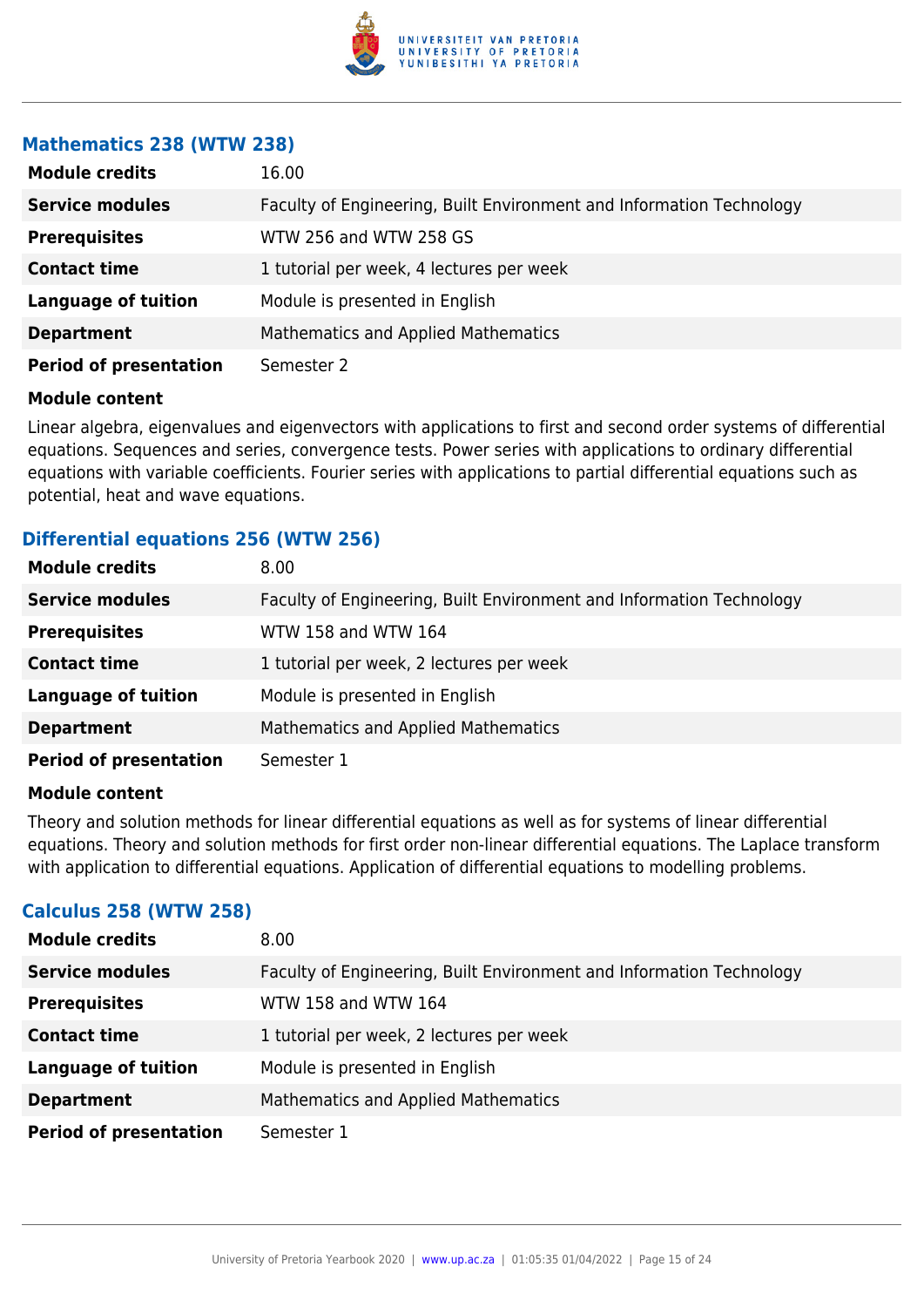

Calculus of multivariable functions, directional derivatives. Extrema. Multiple integrals, polar, cylindrical and spherical coordinates. Line integrals and the theorem of Green. Surface integrals and the theorems of Gauss and Stokes.

#### **Numerical methods 263 (WTW 263)**

| <b>Module credits</b>         | 8.00                                                                 |
|-------------------------------|----------------------------------------------------------------------|
| <b>Service modules</b>        | Faculty of Engineering, Built Environment and Information Technology |
| <b>Prerequisites</b>          | <b>WTW 164</b>                                                       |
| <b>Contact time</b>           | 1 tutorial per week, 2 lectures per week                             |
| <b>Language of tuition</b>    | Module is presented in English                                       |
| <b>Department</b>             | <b>Mathematics and Applied Mathematics</b>                           |
| <b>Period of presentation</b> | Semester 2                                                           |

#### **Module content**

Numerical integration. Numerical methods to approximate the solution of non-linear equations, systems of equations (linear and non-linear), differential equations and systems of differential equations. Direct methods to solve linear systems of equations.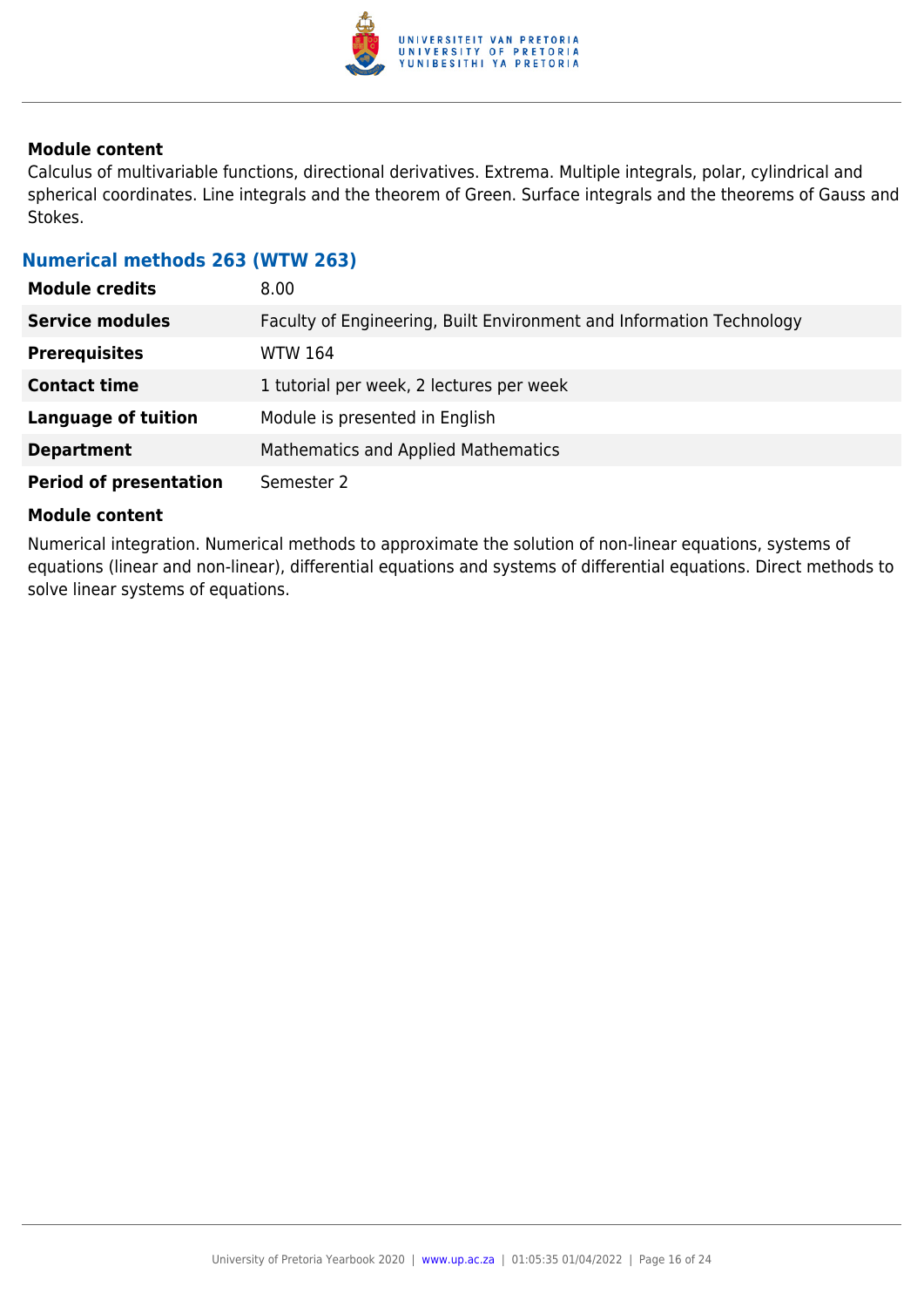

# Curriculum: Year 3

**Minimum credits: 148**

### **Core modules**

#### **Engineering management 310 (BSS 310)**

| <b>Module credits</b>         | 8.00                               |
|-------------------------------|------------------------------------|
| <b>Prerequisites</b>          | No prerequisites.                  |
| <b>Contact time</b>           | 3 lectures per week                |
| Language of tuition           | Module is presented in English     |
| <b>Department</b>             | Industrial and Systems Engineering |
| <b>Period of presentation</b> | Semester 1                         |

#### **Module content**

The purpose of this module is to develop knowledge and understanding of engineering management principles and economic decision-making so that students can design, manage, evaluate and participate in engineering projects in the workplace. As such elements from engineering economics, project management and systems engineering are combined.

This module develops and assesses the students' competence in terms of ECSA Exit Level Outcome 11 relating to Engineering Management.

#### **Control systems 320 (EBB 320)**

| <b>Module credits</b>         | 16.00                                                          |
|-------------------------------|----------------------------------------------------------------|
| <b>Prerequisites</b>          | <b>ELI 220 GS</b>                                              |
| <b>Contact time</b>           | 1 practical per week, 1 tutorial per week, 3 lectures per week |
| Language of tuition           | Module is presented in English                                 |
| <b>Department</b>             | Electrical, Electronic and Computer Engineering                |
| <b>Period of presentation</b> | Semester 2                                                     |

#### **Module content**

Modelling and simulation of physical systems. Block and signal flow diagrams. State variable formulation. Time and frequency domain analysis. Stability and sensitivity. Design methods, cascade (eg. PID) and feedback controllers.

#### **Power electronics 320 (EDF 320)**

| <b>Module credits</b> | 16.00                                                          |
|-----------------------|----------------------------------------------------------------|
| <b>Prerequisites</b>  | ELX 311 GS, ELI 220 GS                                         |
| <b>Contact time</b>   | 1 practical per week, 1 tutorial per week, 3 lectures per week |
| Language of tuition   | Module is presented in English                                 |
| <b>Department</b>     | Electrical, Electronic and Computer Engineering                |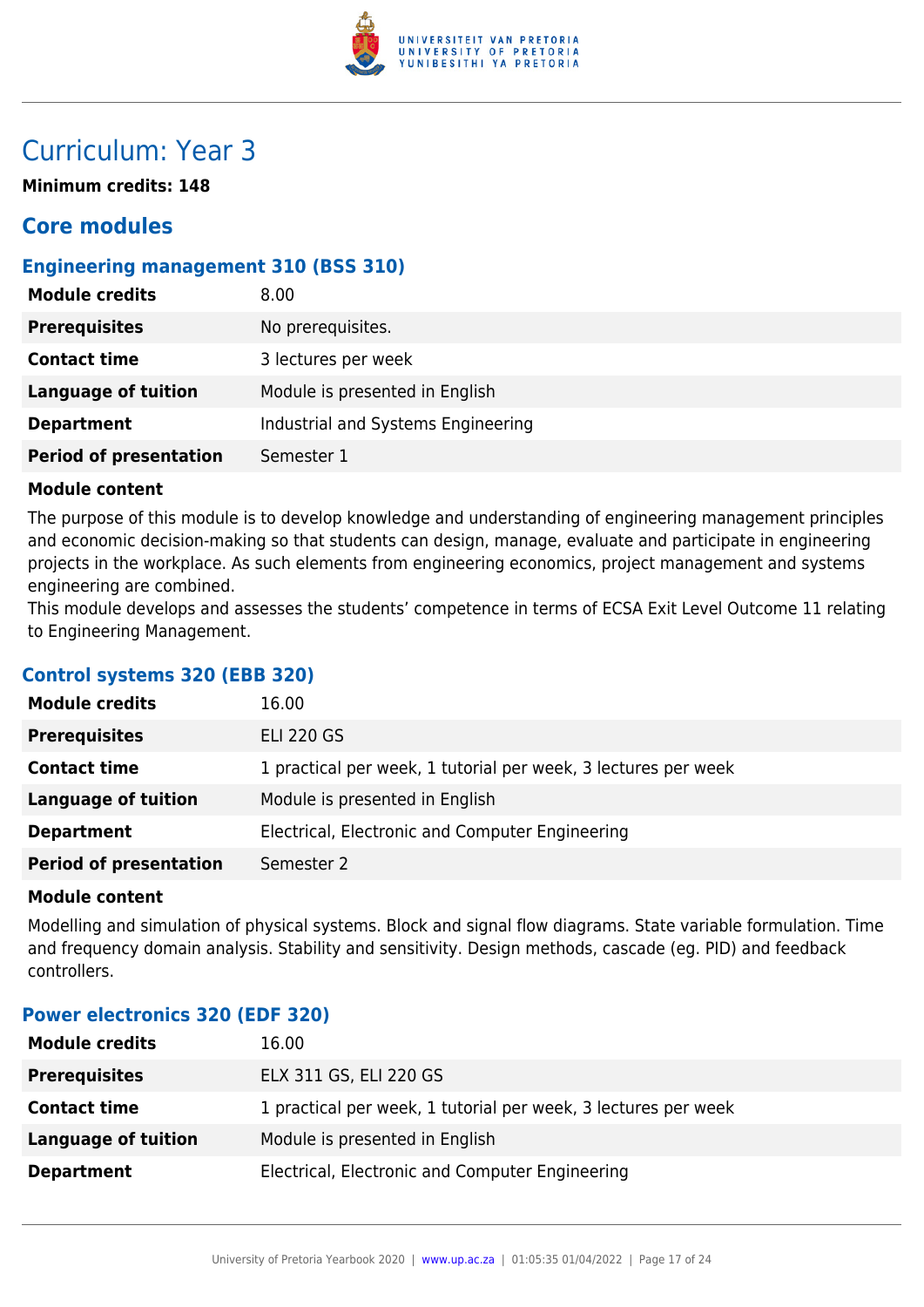

#### **Period of presentation** Semester 2

#### **Module content**

Semiconductor components: Power diodes, silicon-controlled-rectifiers, bipolar transistors, power mosfets, IGBTs, emerging devices. Ancillary issues: Heat sinks, snubbers, gate drive circuits. Converter topologies: AC-DC converters, DC-DC converters; Applications: Sizing of converter components, isolated high-frequency power supplies.

#### **Power system components 320 (EKK 320)**

| <b>Module credits</b>         | 16.00                                                          |
|-------------------------------|----------------------------------------------------------------|
| <b>Prerequisites</b>          | EIR 211, 221 GS                                                |
| <b>Contact time</b>           | 1 practical per week, 1 tutorial per week, 3 lectures per week |
| Language of tuition           | Module is presented in English                                 |
| <b>Department</b>             | Electrical, Electronic and Computer Engineering                |
| <b>Period of presentation</b> | Semester 2                                                     |

#### **Module content**

Single and three-phase basic concepts, Transformers: the ideal transformer, equivalent circuit, single and threephase transformers, auto-transformers, tap changing transformers. Synchronous machines: equivalent circuit, real and reactive power control, two-axis machine model. Transmission lines, Underground Cables, Capacitors, Reactors, Single and three-phase induction motors, Load modelling.

#### **Electrical machines 311 (ELX 311)**

| <b>Module credits</b>         | 16.00                                                          |
|-------------------------------|----------------------------------------------------------------|
| <b>Prerequisites</b>          | EIR 211/221                                                    |
| <b>Contact time</b>           | 1 practical per week, 1 tutorial per week, 3 lectures per week |
| <b>Language of tuition</b>    | Module is presented in English                                 |
| <b>Department</b>             | Electrical, Electronic and Computer Engineering                |
| <b>Period of presentation</b> | Semester 1                                                     |

#### **Module content**

Magnetic circuits: flux, flux density, reluctance, hysteresis, MMF.Magnetic Energy, Conversion: Process, field energy, mechanical force in electromagnetic systems. Transformers: Types of transformers, per unit system, voltage regulation and efficiency, three phase circuit analysis. Principles of machines: Torque, speed, efficiency and heat loss, circuit models. Machines: Power transformers, DC motors, induction motors.

#### **Microprocessors 310 (EMK 310)**

| <b>Module credits</b> | 16.00                                                          |
|-----------------------|----------------------------------------------------------------|
| <b>Prerequisites</b>  | ERS 220 GS, ELI 220 GS, ENE 310/ ENE 310#                      |
| <b>Contact time</b>   | 1 practical per week, 1 tutorial per week, 3 lectures per week |
| Language of tuition   | Module is presented in English                                 |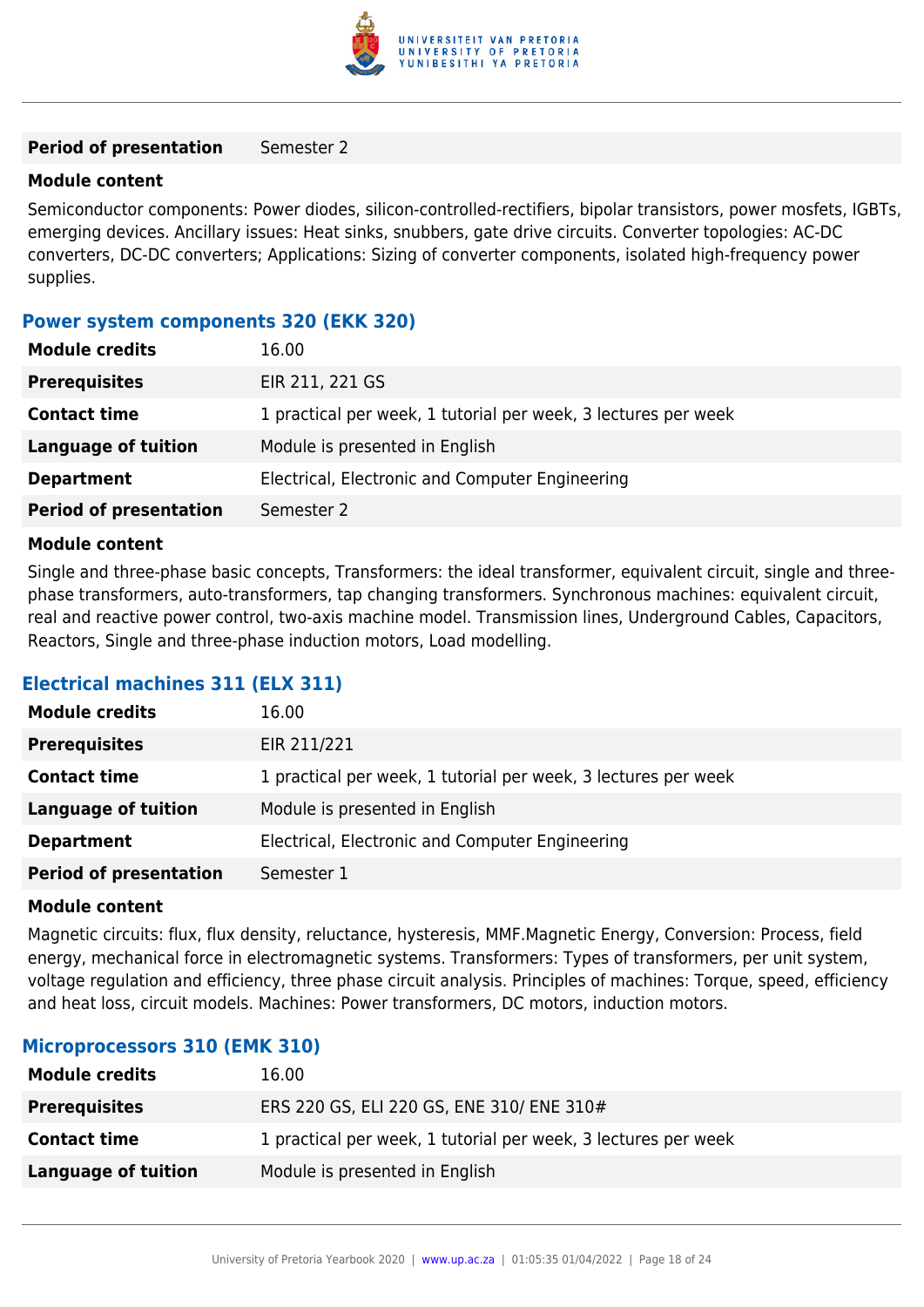

| <b>Department</b> |  | Electrical, Electronic and Computer Engineering |  |  |  |  |
|-------------------|--|-------------------------------------------------|--|--|--|--|
|-------------------|--|-------------------------------------------------|--|--|--|--|

**Period of presentation** Semester 1

#### **Module content**

Hardware based introduction to system designing microprocessors. General microprocessor architecture assembly language and limited C embedded code development, with specific focus on a RISC (Microchip PIC 18) and MIPS (Microchip PIC 32) type processor, memory interfacing and address decoding, microprocessor input/output and interfacing, general programming concepts, general microprocessor system design principles, current trends and new processors exposure to development boards and integrated development environments.

#### **Electromagnetism 310 (EMZ 310)**

| <b>Module credits</b>         | 16.00                                                          |
|-------------------------------|----------------------------------------------------------------|
| <b>Prerequisites</b>          | WTW 238 GS, WTW 263 GS, EIR 211/221 GS                         |
| <b>Contact time</b>           | 1 practical per week, 1 tutorial per week, 3 lectures per week |
| Language of tuition           | Module is presented in English                                 |
| <b>Department</b>             | Electrical, Electronic and Computer Engineering                |
| <b>Period of presentation</b> | Semester 1                                                     |

#### **Module content**

Transmission line equations, wave propagation, input impedance, power flow; Electrostatics, charge and current, laws of Coulomb and Gauss, scalar potential, properties of materials, boundary conditions, capacitance, Magnetostatics, laws of Biot-Savart and Ampère, magnetic properties of materials, boundary conditions; Plane wave propagation, polarisation, power density; Wave reflection and transmission, normal and oblique incidence.

#### **Analogue electronics 310 (ENE 310)**

| <b>Module credits</b>         | 16.00                                                          |
|-------------------------------|----------------------------------------------------------------|
| <b>Prerequisites</b>          | <b>ELI 220 GS</b>                                              |
| <b>Contact time</b>           | 1 practical per week, 1 tutorial per week, 3 lectures per week |
| Language of tuition           | Separate classes for Afrikaans and English                     |
| <b>Department</b>             | Electrical, Electronic and Computer Engineering                |
| <b>Period of presentation</b> | Semester 1                                                     |

#### **Module content**

Amplifier concepts: gain, input impedance, output impedance, bandwidth, cascaded stages. Amplifier power dissipation and power efficiency. Operational amplifiers: non-ideal, limitations, low power, programmable. Diode operational circuits: Logarithmic amplifiers, peak detector, clamp, absolute value, voltage regulators. Feedback and stability in amplifiers. Operational circuits: Instrumentation amplifiers, multipliers, oscillators, filters, translinear circuits, and sampling electronics.

#### **DSP programming 300 (ESP 300)**

**Module credits** 4.00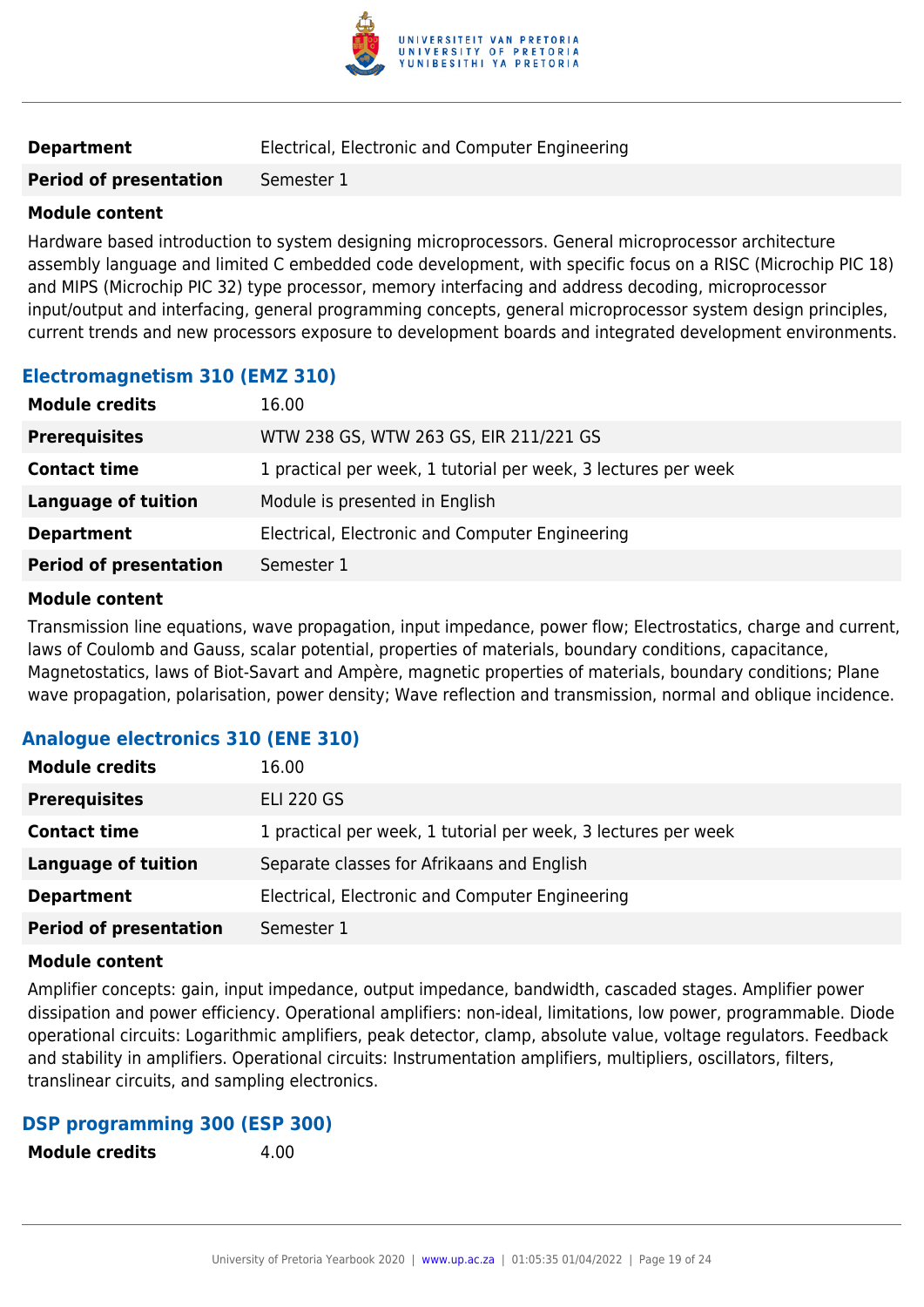

| <b>Prerequisites</b>          | EPW 200, (ELI 220), (EMK 310)                   |
|-------------------------------|-------------------------------------------------|
| <b>Contact time</b>           | Three days                                      |
| Language of tuition           | Module is presented in English                  |
| <b>Department</b>             | Electrical, Electronic and Computer Engineering |
| <b>Period of presentation</b> | Year                                            |

This module is presented during one of the recess periods in the third year of study. The module is an introduction to digital signal processors (DSPs) for electrical engineering students. The first of three days is dedicated to theory lectures introducing DSP and addressing quantisation, sampling theory, anti-aliasing filters, correlation, convolution, DFT, inverse DFT, Z- transforms, digital filters (low pass, anti-aliasing, FIR and IIR) and the design thereof. PCB layout techniques, decoupling and bypass capacitors relating to digital circuits are addressed. At the end of the theory sessions students need to design a filter. The practical work over the last two days consists of implementing the filter designed as well as coding DAC, FIR, IIR and PWM for a DSP. The DAC, FIR, IIR and PWM are implemented in hardware/firmware and the results displayed on an oscilloscope. At the end of the module each student will demonstrate a working system consisting of the developed firmware and hardware performing the required signal processing functions. Students will be informed by the Department if, for practical reasons, the module needs to be offered in a different time slot.

#### **Electrical engineering design 320 (EWE 320)**

| <b>Module credits</b>         | 16.00                                                           |
|-------------------------------|-----------------------------------------------------------------|
| <b>Prerequisites</b>          | EIR 211/221 GS                                                  |
| <b>Contact time</b>           | 1 tutorial per week, 2 lectures per week, 2 practicals per week |
| Language of tuition           | Module is presented in English                                  |
| <b>Department</b>             | Electrical, Electronic and Computer Engineering                 |
| <b>Period of presentation</b> | Semester 2                                                      |

#### **Module content**

 In this module, students are required to generate a creative system design through synthesis and integration of components and subsystems. Students have to acquire technical knowledge through independent learning, and demonstrate a competency to work in a technical design team to realise and demonstrate a working product. This practical component is augmented by theoretical instruction in the fundamentals of system engineering, industry standards and practices, design for operational feasibility, power transformer design, power cable design, power capacitor design and protection system design.

#### **Engineering activity and group work 320 (MIA 320)**

| <b>Module credits</b>      | 8.00                                                                                  |
|----------------------------|---------------------------------------------------------------------------------------|
| <b>Prerequisites</b>       | (BSS 310), (CJJ 310) or (EJJ 210) or (BJJ 210) or (MJJ 210) or (NJJ 210) or (PJJ 210) |
| <b>Contact time</b>        | 1 other contact session per week, 2 lectures per week                                 |
| <b>Language of tuition</b> | Module is presented in English                                                        |
| <b>Department</b>          | Mechanical and Aeronautical Engineering                                               |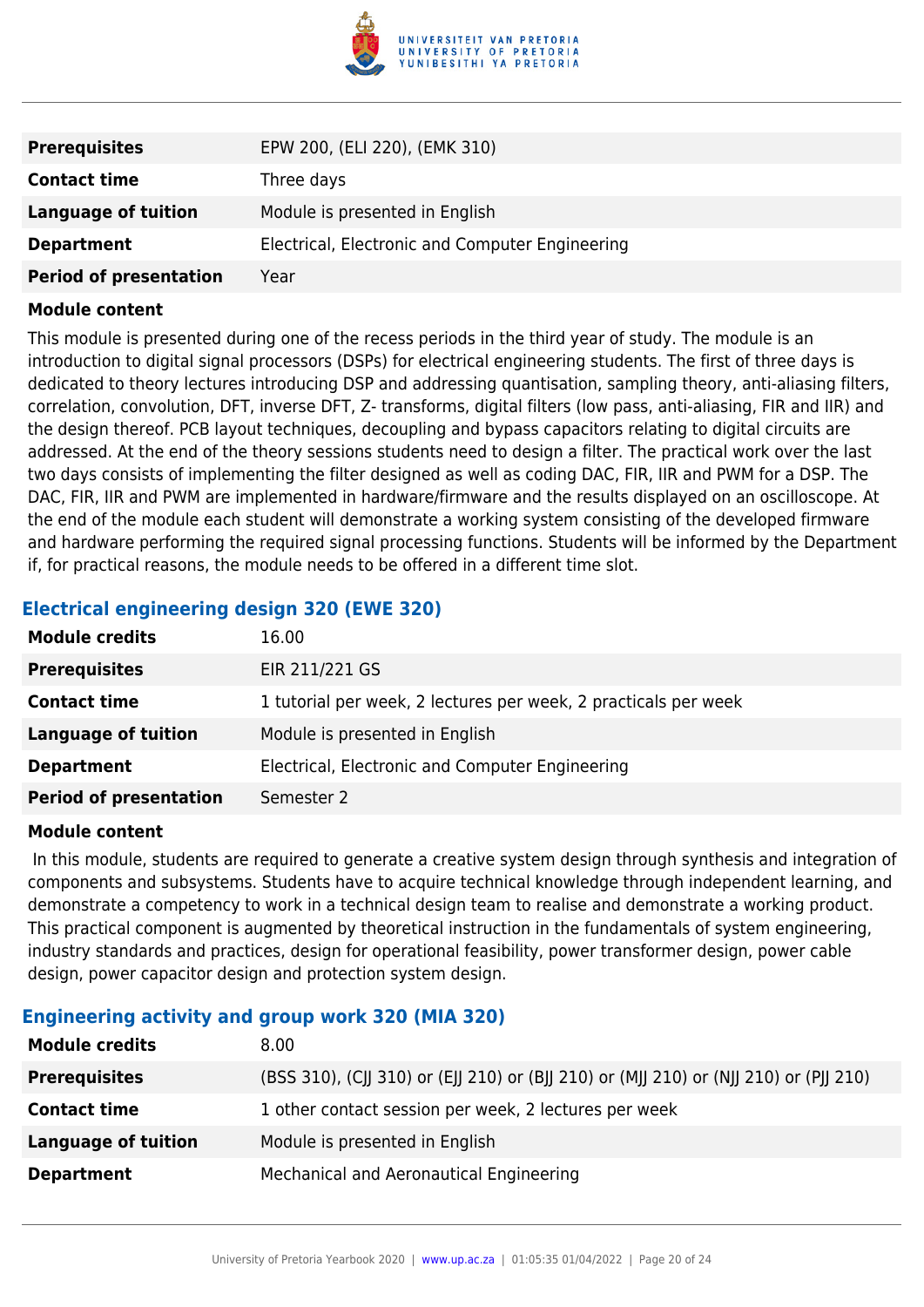

#### **Period of presentation** Semester 2

#### **Module content**

Two exit learning outcomes (ELO) of ECSA are addressed and each must be passed in the same semester. ELO7: Demonstrate critical awareness of the impact of engineering activity on the social, industrial and physical environment. The history of engineering globally and in South Africa. Most important engineering projects globally and in South Africa. The impact of technology on society. Occupational and public health and safety. Occupational Health and Safety Act. Impacts on the physical environment. The personal, social, cultural values and requirements of those affected by engineering activity. The combination of social, workplace (industrial) and physical environmental factors are appropriate to the discipline of the qualification. ELO8: Demonstrate competence to work effectively on a small project as an individual, in teams and in multidisciplinary environments. Identifies and focuses on objectives. Works strategically. Executes tasks effectively. Delivers completed work on time. Effective team work: Makes individual contribution to team activity; performs critical functions; enhances work of fellow team members; benefits from support of team members; communicates effectively with team members; delivers completed work on time. Multidisciplinary work by the following: Acquires a working knowledge of co-workers' discipline; uses a systems engineering approach; communicates across disciplinary boundaries. Report and presentation on team project. Tasks require co-operation across at least one disciplinary boundary. Students acquire a working knowledge of co-workers discipline. Students communicate between disciplinary boundaries.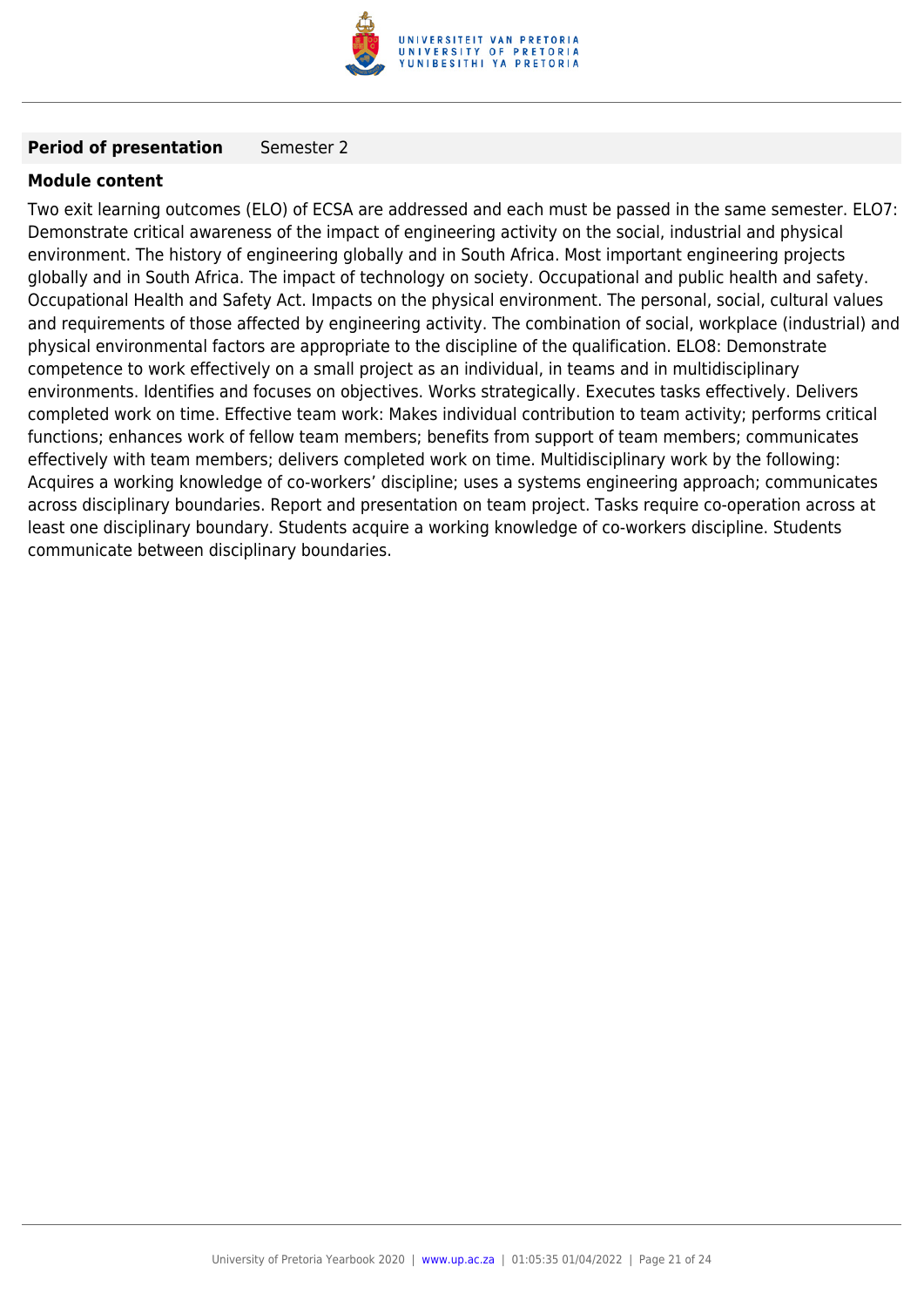

### Curriculum: Final year

**Minimum credits: 152**

### **Core modules**

#### **Electrical drives 410 (EAD 410)**

| <b>Module credits</b><br>16.00                   |                                                                |
|--------------------------------------------------|----------------------------------------------------------------|
| ELX 311GS and EDF 320 GS<br><b>Prerequisites</b> |                                                                |
| <b>Contact time</b>                              | 1 practical per week, 1 tutorial per week, 3 lectures per week |
| <b>Language of tuition</b>                       | Module is presented in English                                 |
| <b>Department</b>                                | Electrical, Electronic and Computer Engineering                |
| <b>Period of presentation</b><br>Semester 1      |                                                                |

#### **Module content**

Single and three-phase DC-AC invertors, PWM, 4-quadrant conversion, DC and AC variable speed drives and high frequency transformer design.

#### **Automation 410 (EBT 410)**

| <b>Module credits</b>         | 16.00                                                          |
|-------------------------------|----------------------------------------------------------------|
| <b>Prerequisites</b>          | <b>EBB 320 GS</b>                                              |
| <b>Contact time</b>           | 1 practical per week, 1 tutorial per week, 3 lectures per week |
| Language of tuition           | Module is presented in English                                 |
| <b>Department</b>             | Electrical, Electronic and Computer Engineering                |
| <b>Period of presentation</b> | Semester 1                                                     |

#### **Module content**

Plant automation issues. The steps taken to establish controllers for industrial processes. Static and dynamic properties of sensors and actuators. Obtaining models from process data. Plant automation platforms. Modelbases PID and internal model control. Turning and troubleshoot control loops. Unconstrained single-input-singleoutput model predictive control. Economic evaluation of automation systems.

#### **Power system analysis 410 (EKK 410)**

| <b>Module credits</b>         | 16.00                                                          |
|-------------------------------|----------------------------------------------------------------|
| <b>Prerequisites</b>          | <b>EKK 320 GS</b>                                              |
| <b>Contact time</b>           | 1 practical per week, 1 tutorial per week, 4 lectures per week |
| Language of tuition           | Module is presented in English                                 |
| <b>Department</b>             | Electrical, Electronic and Computer Engineering                |
| <b>Period of presentation</b> | Semester 1                                                     |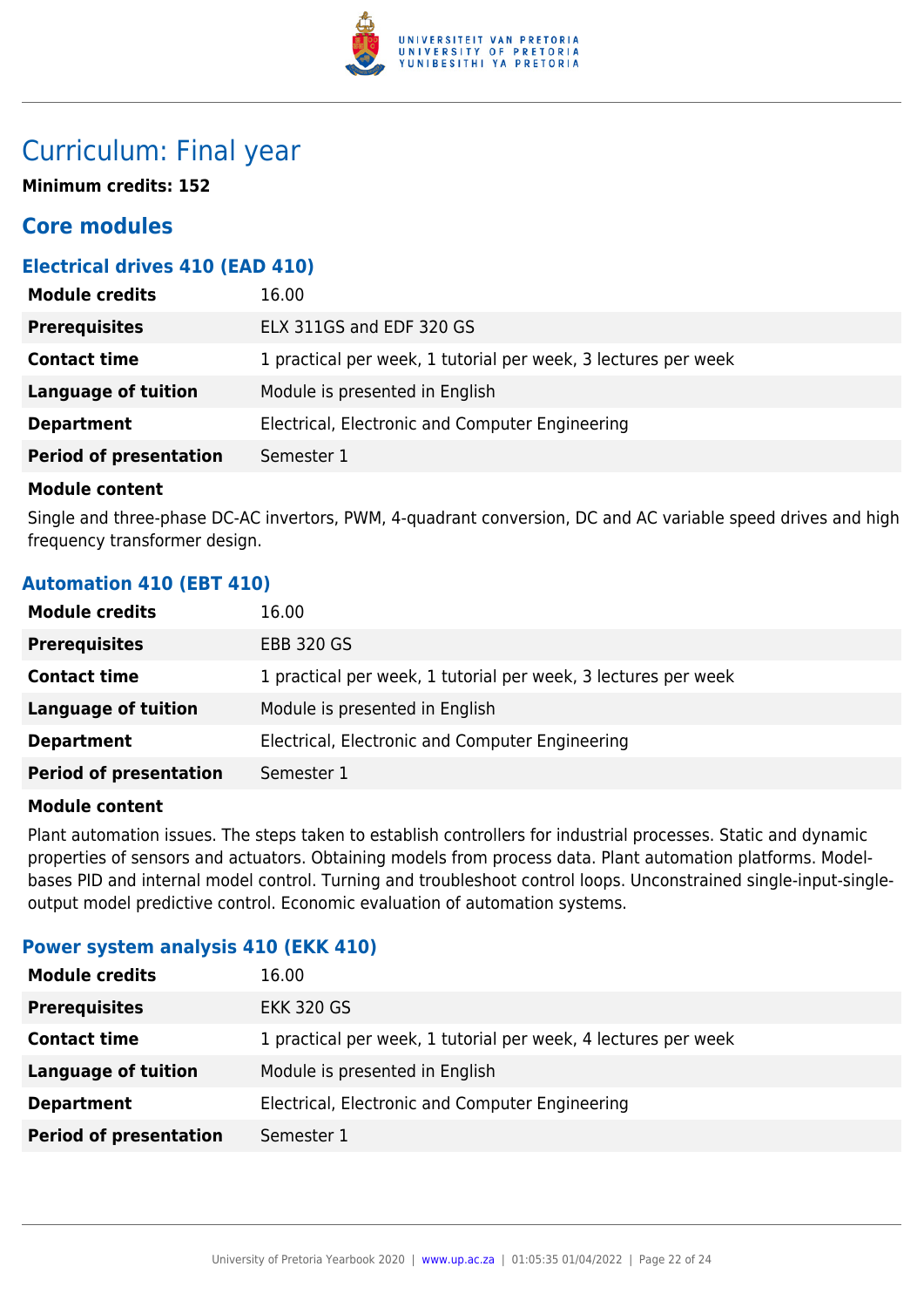

Power flow: bus admittance matrix, bus impedance matrix, Gauss Seidal and Newton Raphson methods. Fault analysis: balanced fault analysis, symmetrical components, unbalanced fault analysis. Power system protection: definite time, invese-definite-minimum-time (IDMT), introduction to over-current and earth fault protection, distribution system protection, transmission system protection, reticulation system protection. Sizing of protection devices. High voltage control: over-voltages, transients.

#### **Research project 420 (ENR 420)**

| <b>Module credits</b>         | 16.00                                                           |
|-------------------------------|-----------------------------------------------------------------|
| <b>Prerequisites</b>          | No prerequisites.                                               |
| <b>Contact time</b>           | 1 tutorial per week, 2 lectures per week, 2 practicals per week |
| <b>Language of tuition</b>    | Module is presented in English                                  |
| <b>Department</b>             | Electrical, Electronic and Computer Engineering                 |
| <b>Period of presentation</b> | Semester 2                                                      |

#### **Module content**

Specific niche areas from electrical engineering are addressed within the context of a research project. The student should be able to demonstrate competence in designing and conducting investigations and experiments; to analyse the results; to select and use appropriate engineering tools and software; to interpret and derive information from the data; to draw conclusions based on evidence and to communicate the purpose, process and outcomes in a report.

#### **Project 400 (EPR 400)**

| <b>Module credits</b>         | 64.00                                                                             |
|-------------------------------|-----------------------------------------------------------------------------------|
| <b>Prerequisites</b>          | EWE 320 (Electrical Engineering) ELO 320 (Electronic Engineering), Finalists only |
| <b>Contact time</b>           | 1 lecture per week                                                                |
| <b>Language of tuition</b>    | Separate classes for Afrikaans and English                                        |
| <b>Department</b>             | Electrical, Electronic and Computer Engineering                                   |
| <b>Period of presentation</b> | Year                                                                              |

#### **Module content**

This module entails the individual completion of an engineering project from concept to delivery. The student must demonstrate independent mastery of an engineering project. The module focuses on the formulation of an engineering problem, the development of appropriate technical specifications, project planning and management and then completion of a technical project of a given nature, scope and complexity. The nature of projects is either mainly design (design, synthesis and testing) with a smaller component of investigation (experimental work and data analysis), or, alternatively, mainly investigation with a smaller component of design. As final step in the project, the student evaluates the final outcome of the design or investigation against the specifications and he/she also evaluates the impact of the project (social, legal, safety and environmental). Oral and written technical communication is evaluated as an important part of the module.